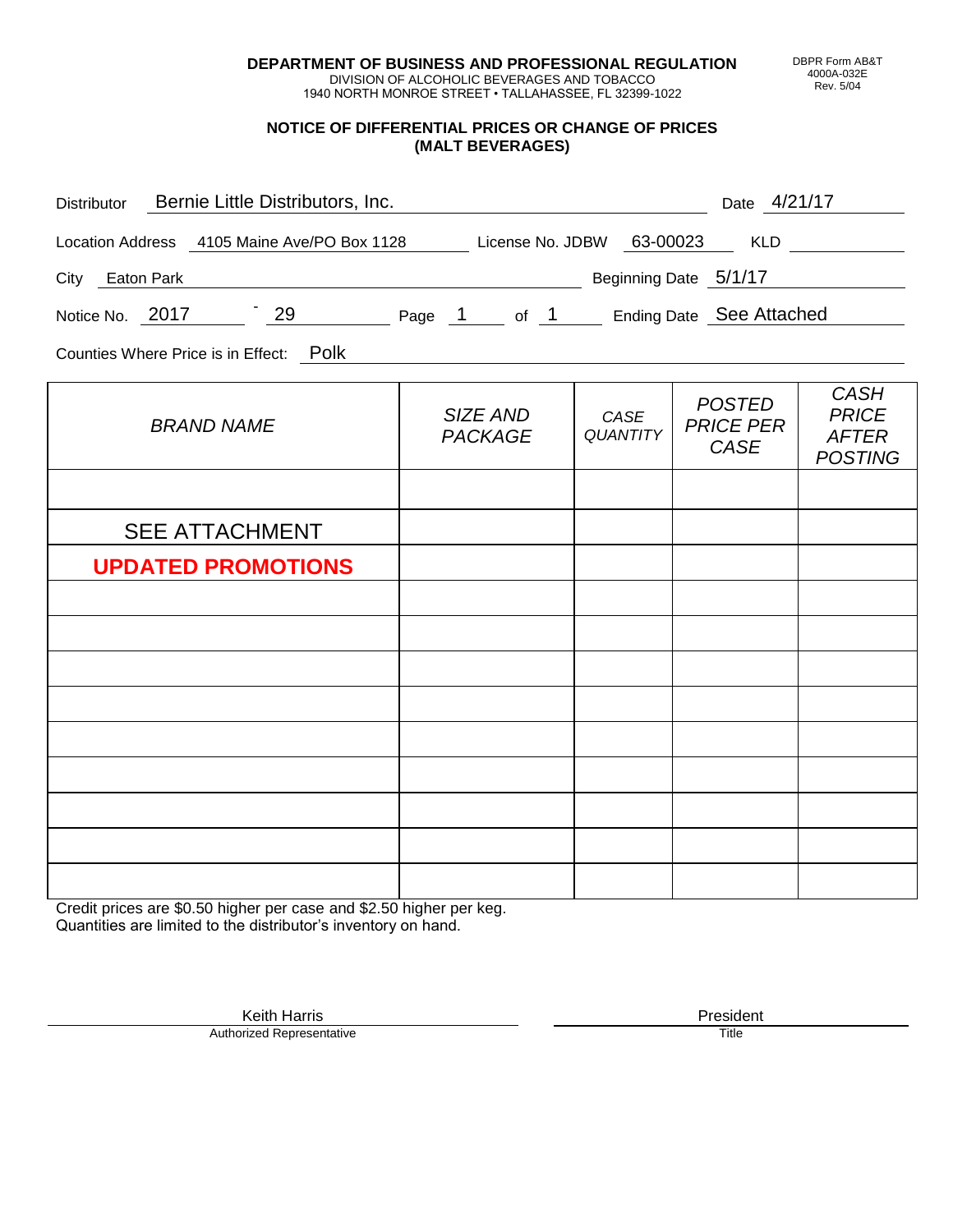|                                                                 |                         |          |             |       | Posted Frontline |        |          |         |
|-----------------------------------------------------------------|-------------------------|----------|-------------|-------|------------------|--------|----------|---------|
| <b>Brands</b>                                                   | Package                 | Start    | <b>Stop</b> | Price | Price            | Qty    | Premise  | Comment |
| Bud, Bud Lt                                                     | 24/8oz Can              | 03/13/17 | 07/02/17    | 11.40 | 13.25            | $20+$  | Off      |         |
| Bud & Bud Lt                                                    | 24/8oz Can 2/12         | 03/13/17 | 07/02/17    | 13.10 | 13.60            | $5-19$ | Off      |         |
| Bud & Bud Lt                                                    | 24/8oz Can 2/12         | 03/13/17 | 07/02/17    | 12.20 | 13.60            | $20+$  | Off      |         |
|                                                                 |                         |          |             |       |                  |        |          |         |
| Michelob Ultra                                                  | 24/8oz Can 2/12         | 03/13/17 | 07/02/17    | 13.50 | 14.45            | $5-19$ | Off      |         |
| Michelob Ultra                                                  | 24/8oz Can 2/12         | 03/13/17 | 07/02/17    | 12.20 | 14.45            | $20+$  | Off      |         |
| Michelob Ultra                                                  | 24/8oz Can              | 03/13/17 | 07/02/17    | 12.70 | 14.35            | $5-19$ | Off      |         |
| Michelob Ultra                                                  | 24/8oz Can              | 03/13/17 | 07/02/17    | 11.40 | 14.35            | $20+$  | Off      |         |
| Brands & Packages above may be mixed and matched to achieve qty |                         |          |             |       |                  |        |          |         |
|                                                                 |                         |          |             |       |                  |        |          |         |
| Bud, Bud Lt, Select, Select 55                                  | 24/12oz Can/LNR 4/6     | 04/03/17 | 04/16/17    | 21.60 | 23.80            | $10+$  | Off      |         |
|                                                                 |                         |          |             |       |                  |        |          |         |
| Michelob, Michelob Lt, Michelob Amberbock                       | 24/12oz LNNR 4/6        | 04/03/17 | 04/16/17    | 21.60 | 24.55            | $10+$  | Off      |         |
|                                                                 |                         |          |             |       |                  |        |          |         |
| <b>Land Shark</b>                                               | 24/12oz LNNR 4/6        | 04/03/17 | 04/16/17    | 15.85 | 24.55            | $10+$  | Off      |         |
| Brands & Packages above may be mixed and matched to achieve qty |                         |          |             |       |                  |        |          |         |
|                                                                 |                         |          |             |       |                  |        |          |         |
| Bud, Bud Lt, Select, Select 55                                  | 24/12oz Can/LNR 4/6     | 04/17/17 | 07/02/17    | 21.60 | 23.80            | $10+$  | Off      |         |
|                                                                 |                         |          | 07/02/17    |       |                  | $10+$  | Off      |         |
| Michelob, Michelob Lt, Michelob Amberbock                       | 24/12oz LNNR 4/6        | 04/17/17 |             | 21.60 | 24.55            |        |          |         |
| Land Shark                                                      | 24/12oz LNNR 4/6        | 04/17/17 | 07/02/17    | 21.60 | 24.55            | 10-111 | Off      |         |
| <b>Land Shark</b>                                               | 24/12oz LNNR 4/6        | 04/17/17 | 07/02/17    | 20.25 | 24.55            | $112+$ | Off      |         |
| Brands & Packages above may be mixed and matched to achieve qty |                         |          |             |       |                  |        |          |         |
|                                                                 |                         |          |             |       |                  |        |          |         |
| Bud, Bud Lt                                                     | 24/16oz Can 6/4         | 09/12/16 | 07/02/17    | 22.65 | 25.65            | $5+$   | On & Off |         |
| Brands & Packages above may be mixed and matched to achieve qty |                         |          |             |       |                  |        |          |         |
|                                                                 |                         |          |             |       |                  |        |          |         |
| Bud, Bud Lt                                                     | 24/16oz Can 3/8         | 06/05/17 | 06/25/17    | 19.45 | 25.20            | $25+$  | Off      |         |
| Michelob Ultra                                                  | 24/16oz Can 3/8         | 06/05/17 | 06/25/17    | 19.45 | 27.10            | $25+$  | Off      |         |
| Brands & Packages above may be mixed and matched to achieve qty |                         |          |             |       |                  |        |          |         |
|                                                                 |                         |          |             |       |                  |        |          |         |
| Bud, Bud Lt                                                     | 24/16oz CALNR 3/8       | 04/03/17 | 04/16/17    | 23.45 | 27.60            | $30+$  | Off      |         |
|                                                                 |                         |          |             |       |                  |        |          |         |
| Bud, Bud Lt                                                     | 24/16oz CALNR 3/8       | 05/01/17 | 05/14/17    | 23.45 | 27.60            | $30+$  | Off      |         |
| Brands & Packages above may be mixed and matched to achieve qty |                         |          |             |       |                  |        |          |         |
|                                                                 |                         |          |             |       |                  |        |          |         |
| Bud, Bud Lt                                                     | 24/16oz Can             | 09/12/16 | 07/02/17    | 20.90 | 27.60            | $30+$  | Off      |         |
| Brands & Packages above may be mixed and matched to achieve qty |                         |          |             |       |                  |        |          |         |
| Bud, Bud Lt, Select & Select 55                                 |                         |          |             |       |                  | $20+$  | Off      |         |
|                                                                 | 18pk/12oz Can & LNNR    | 09/12/16 | 07/02/17    | 14.80 | 16.90            |        |          |         |
| Brands & Packages above may be mixed and matched to achieve qty |                         |          |             |       |                  |        |          |         |
| Bud, Bud Lt. Select & Select 55                                 | 24/12oz LNNR 2/12       | 09/12/16 | 07/02/17    | 21.55 | 22.50            | $10+$  | On       |         |
| Brands & Packages above may be mixed and matched to achieve qty |                         |          |             |       |                  |        |          |         |
|                                                                 |                         |          |             |       |                  |        |          |         |
| Bud, Bud Lt, Select & Select 55                                 | 24/12oz Can & LNNR 2/12 | 03/22/17 | 05/17/17    | 21.55 | 22.50            | $10+$  | Off      |         |
| Brands & Packages above may be mixed and matched to achieve qty |                         |          |             |       |                  |        |          |         |
|                                                                 |                         |          |             |       |                  |        |          |         |
| Bud, Bud Lt, Select & Select 55                                 | 24/12oz Can & LNNR 2/12 | 05/18/17 | 05/28/17    | 21.55 | 22.50            | 10-49  | Off      |         |
| Bud, Bud Lt, Select & Select 55                                 | 24/12oz Can & LNNR 2/12 | 05/18/17 | 05/28/17    | 17.80 | 22.50            | $50+$  | Off      |         |
|                                                                 |                         |          |             |       |                  |        |          |         |
| Bud & Bud Light                                                 | 24/16oz CALNR 3/8       | 05/18/17 | 05/28/17    | 25.45 | 27.60            | $1+$   | Off      |         |
|                                                                 |                         |          |             |       |                  |        |          |         |
| Michelob, Mich Lt, Ultra, Ultra Amber, Amber Bock,              |                         |          |             |       |                  |        |          |         |
| Ultra Lime                                                      | 24/12oz Can & LNNR 2/12 | 05/18/17 | 05/28/17    | 23.90 | 24.85            | 5-49   | Off      |         |
| Michelob, Mich Lt, Ultra, Ultra Amber, Amber Bock,              |                         |          |             |       |                  |        |          |         |
| Ultra Lime                                                      | 24/12oz Can & LNNR 2/12 | 05/18/17 | 05/28/17    | 17.80 | 24.85            | $50+$  | Off      |         |
|                                                                 |                         |          |             |       |                  |        |          |         |
| Michelob Ultra                                                  | 24/16oz CALNR 3/8       | 05/18/17 | 05/28/17    | 35.85 | 37.25            | $5+$   | Off      |         |
| Brands & Packages above may be mixed and matched to achieve qty |                         |          |             |       |                  |        |          |         |
| Bud, Bud Lt, Select & Select 55                                 | 24/12oz Can & LNNR 2/12 | 05/29/17 |             | 21.55 | 22.50            | $10+$  | Off      |         |
| Brands & Packages above may be mixed and matched to achieve qty |                         |          | 06/21/17    |       |                  |        |          |         |
|                                                                 |                         |          |             |       |                  |        |          |         |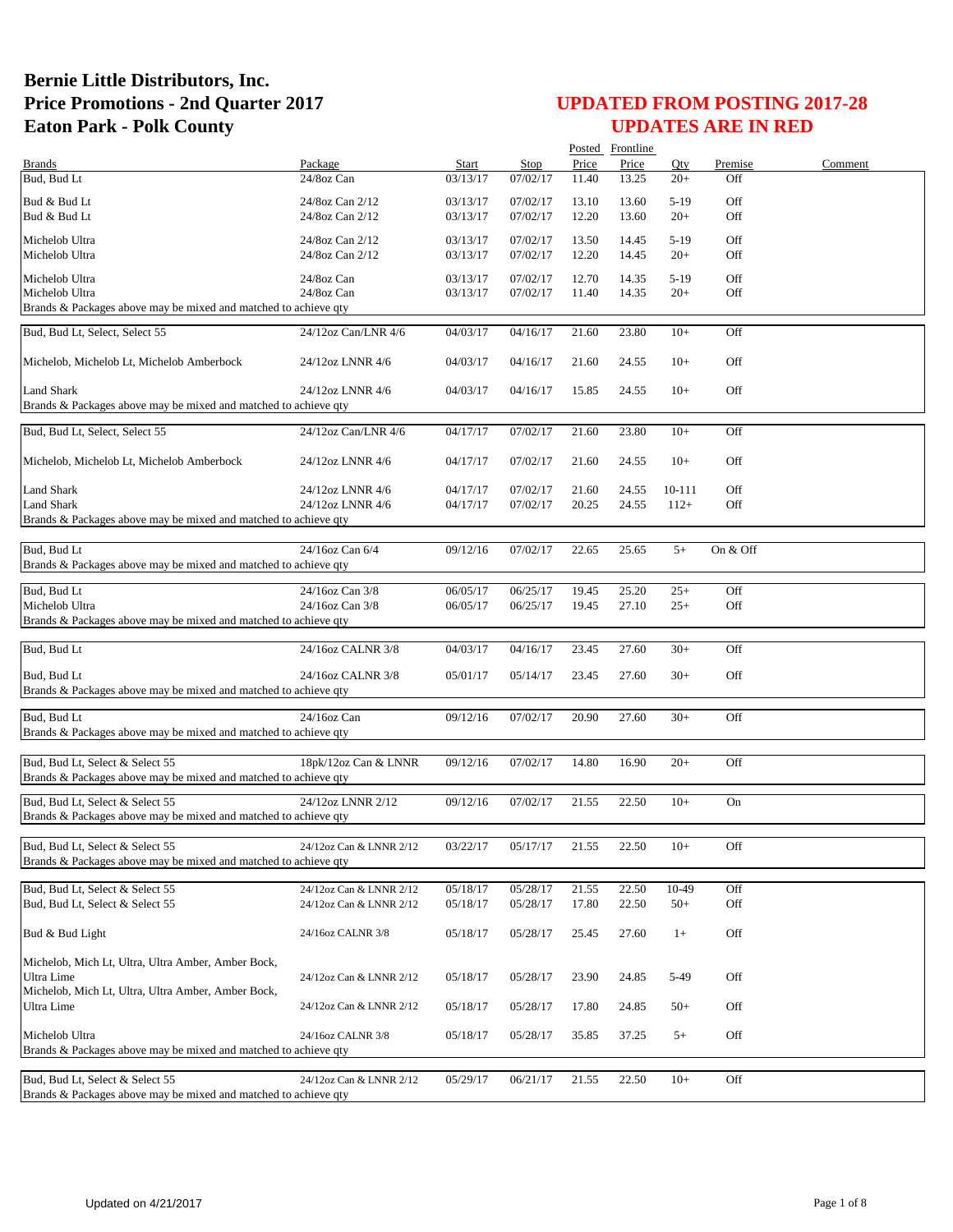|                                                                 |                                              |                      |             |                | Posted Frontline |           |          |         |
|-----------------------------------------------------------------|----------------------------------------------|----------------------|-------------|----------------|------------------|-----------|----------|---------|
| <b>Brands</b>                                                   | Package                                      | Start                | <b>Stop</b> | Price          | Price            | Otv       | Premise  | Comment |
| Bud, Bud Lt, Select & Select 55                                 | 24/12oz Can & LNNR 2/12                      | 06/22/17             | 07/02/17    | 21.55          | 22.50            | 10-49     | Off      |         |
| Bud, Bud Lt, Select & Select 55                                 | 24/12oz Can & LNNR 2/12                      | 06/22/17             | 07/02/17    | 17.80          | 22.50            | $50+$     | Off      |         |
| Bud & Bud Light                                                 | 24/16oz CALNR 3/8                            | 06/22/17             | 07/02/17    | 25.45          | 27.60            | $1+$      | Off      |         |
| Michelob, Mich Lt, Ultra, Ultra Amber, Amber Bock,              |                                              |                      |             |                |                  |           |          |         |
| Ultra Lime                                                      | 24/12oz Can & LNNR 2/12                      | 06/22/17             | 07/02/17    | 23.90          | 24.85            | 5-49      | Off      |         |
| Michelob, Mich Lt, Ultra, Ultra Amber, Amber Bock,              |                                              |                      |             |                |                  |           |          |         |
| Ultra Lime                                                      | 24/12oz Can & LNNR 2/12                      | 06/22/17             | 07/02/17    | 17.80          | 24.85            | $50+$     | Off      |         |
|                                                                 |                                              |                      |             |                |                  |           |          |         |
| Michelob Ultra                                                  | 24/16oz CALNR 3/8                            | 06/22/17             | 07/02/17    | 35.85          | 37.25            | $5+$      | Off      |         |
| Brands & Packages above may be mixed and matched to achieve qty |                                              |                      |             |                |                  |           |          |         |
| Bud, Bud Lt, Select & Select 55                                 | 24/12oz Can                                  | 09/12/16             | 07/02/17    | 20.75          | 22.60            | 10-44     | Off      |         |
| Bud, Bud Lt, Select & Select 55                                 | 24/12oz Can                                  | 09/12/16             | 07/02/17    | 19.75          | 22.60            | $45+$     | Off      |         |
|                                                                 |                                              |                      |             |                |                  |           |          |         |
| Bud, Bud Lt,                                                    | 24/12oz LNNR                                 | 09/12/16             | 07/02/17    | 20.75          | 22.60            | 10-44     | Off      |         |
| Bud, Bud Lt,                                                    | 24/12oz LNNR                                 | 09/12/16             | 07/02/17    | 19.75          | 22.60            | $45+$     | Off      |         |
| <b>Bud Light Lime</b>                                           | 24/12oz LNNR/Can                             | 09/12/16             | 07/02/17    | 22.20          | 24.10            | 10-44     | Off      |         |
| <b>Bud Light Lime</b>                                           | 24/12oz LNNR/Can                             | 09/12/16             | 07/02/17    | 19.75          | 24.10            | $45+$     | Off      |         |
|                                                                 |                                              |                      |             |                |                  |           |          |         |
| Michelob Ultra                                                  | 24/12oz Can & LNNR                           | 09/12/16             | 07/02/17    | 22.20          | 24.10            | 10-44     | Off      |         |
| Michelob Ultra                                                  | 24/12oz Can & LNNR                           | 09/12/16             | 07/02/17    | 20.70          | 24.10            | $45+$     | Off      |         |
| Brands & Packages above may be mixed and matched to achieve qty |                                              |                      |             |                |                  |           |          |         |
|                                                                 |                                              |                      |             |                |                  |           |          |         |
| Bud, Bud Lt                                                     | 24/16oz CALNR                                | 09/12/16             | 07/02/17    | 24.85          | 28.50            | $98+$     | Off      |         |
| Brands & Packages above may be mixed and matched to achieve qty |                                              |                      |             |                |                  |           |          |         |
| Bud, Bud Lt                                                     | 20/16oz CALNR                                | 02/06/17             | 07/02/17    | 17.95          | 23.00            | $33+$     | Off      |         |
|                                                                 |                                              |                      |             |                |                  |           |          |         |
| Bud, Bud Lt                                                     | 20/16oz CALNR                                | 04/17/17             | 07/02/17    | 17.45          | 23.00            | $66+$     | Off      |         |
| Brands & Packages above may be mixed and matched to achieve qty |                                              |                      |             |                |                  |           |          |         |
| Bud, Bud Light                                                  | 20/16oz CALNR                                | 04/03/17             | 07/02/17    | 18.85          | 28.50            | $1 - 143$ | On       |         |
| Bud, Bud Light                                                  | 20/16oz CALNR                                | 04/03/17             | 07/02/17    | 17.20          | 28.50            | $144+$    | On       |         |
|                                                                 |                                              |                      |             |                |                  |           |          |         |
| Bud, Bud Light                                                  | 24/16oz ALNR/CALNR                           | 04/03/17             | 07/02/17    | 23.00          | 28.50            | $1-49$    | On       |         |
| Bud, Bud Light                                                  | 24/16oz ALNR/CALNR                           | 04/03/17             | 07/02/17    | 22.75          | 28.50            | 50-143    | On       |         |
| Bud, Bud Light                                                  | 24/16oz ALNR/CALNR                           | 04/03/17             | 07/02/17    | 21.55          | 28.50            | $144+$    | On       |         |
|                                                                 |                                              |                      | 07/02/17    |                |                  | $1 - 143$ |          |         |
| Bud, Bud Light<br>Bud, Bud Light                                | 24/16oz Holiday Alum<br>24/16oz Holiday Alum | 04/03/17<br>04/03/17 | 07/02/17    | 24.40<br>21.95 | 28.50<br>28.50   | $144+$    | On<br>On |         |
|                                                                 |                                              |                      |             |                |                  |           |          |         |
| <b>Bud Light Lime</b>                                           | 24/16oz ALNR 4/6                             | 04/03/17             | 07/02/17    | 27.65          | 31.20            | $50+$     | On       |         |
|                                                                 |                                              |                      |             |                |                  |           |          |         |
| Bud Lt Lime & Platinum                                          | 24/16 CALNR 3/8                              | 03/27/17             | 07/02/17    | 31.50          | 36.15            | $1-9$     | On       |         |
| Bud Lt Lime & Platinum                                          | 24/16 CALNR 3/8                              | 03/27/17             | 07/02/17    | 30.67          | 36.15            | $10+$     | On       |         |
|                                                                 |                                              |                      |             |                |                  |           |          |         |
| Michelob Ultra                                                  | 24/16oz CALNR                                | 04/03/17             | 07/02/17    | 35.85          | 37.25            | $5+$      | On       |         |
| Brands & Packages above may be mixed and matched to achieve qty |                                              |                      |             |                |                  |           |          |         |
| Bud Lt Lime & Platinum                                          | 24/16 CALNR 3/8                              | 03/27/17             | 07/02/17    | 30.67          | 36.15            | $10+$     | On       |         |
| Brands & Packages above may be mixed and matched to achieve qty |                                              |                      |             |                |                  |           |          |         |
|                                                                 |                                              |                      |             |                |                  |           |          |         |
| Oculto                                                          | 24/12oz LNNR 2/12                            | 09/12/16             | 07/02/17    | 26.65          | 29.90            | $20+$     | Off      |         |
| Brands & Packages above may be mixed and matched to achieve qty |                                              |                      |             |                |                  |           |          |         |
| BL Lime, Platinum, Black Crown, Mich Lt & Ultra                 | 18/12oz LNNR/Cans                            | 09/12/16             | 07/02/17    | 16.95          | 18.45            | $5 - 59$  | Off      |         |
| BL Lime, Platinum, Black Crown, Mich Lt & Ultra                 | 18/12oz LNNR/Cans                            | 09/12/16             | 07/02/17    | 15.85          | 18.45            | $60+$     | Off      |         |
| Brands & Packages above may be mixed and matched to achieve qty |                                              |                      |             |                |                  |           |          |         |
|                                                                 |                                              |                      |             |                |                  |           |          |         |
| Mich, Mic Lt, Ultra, Ultra Amber, Amberbock & Ultra             |                                              |                      |             |                |                  |           |          |         |
| Lime Cactus                                                     | 24/12oz Can/LNNR 2/12                        | 11/24/16             | 05/17/17    | 23.90          | 24.85            | $5+$      | Off      |         |
| Michelob Ultra                                                  | 24/16oz CALNR 3/8                            | 11/24/16             | 05/17/17    | 35.85          | 37.25            | $5+$      | Off      |         |
| Brands & Packages above may be mixed and matched to achieve qty |                                              |                      |             |                |                  |           |          |         |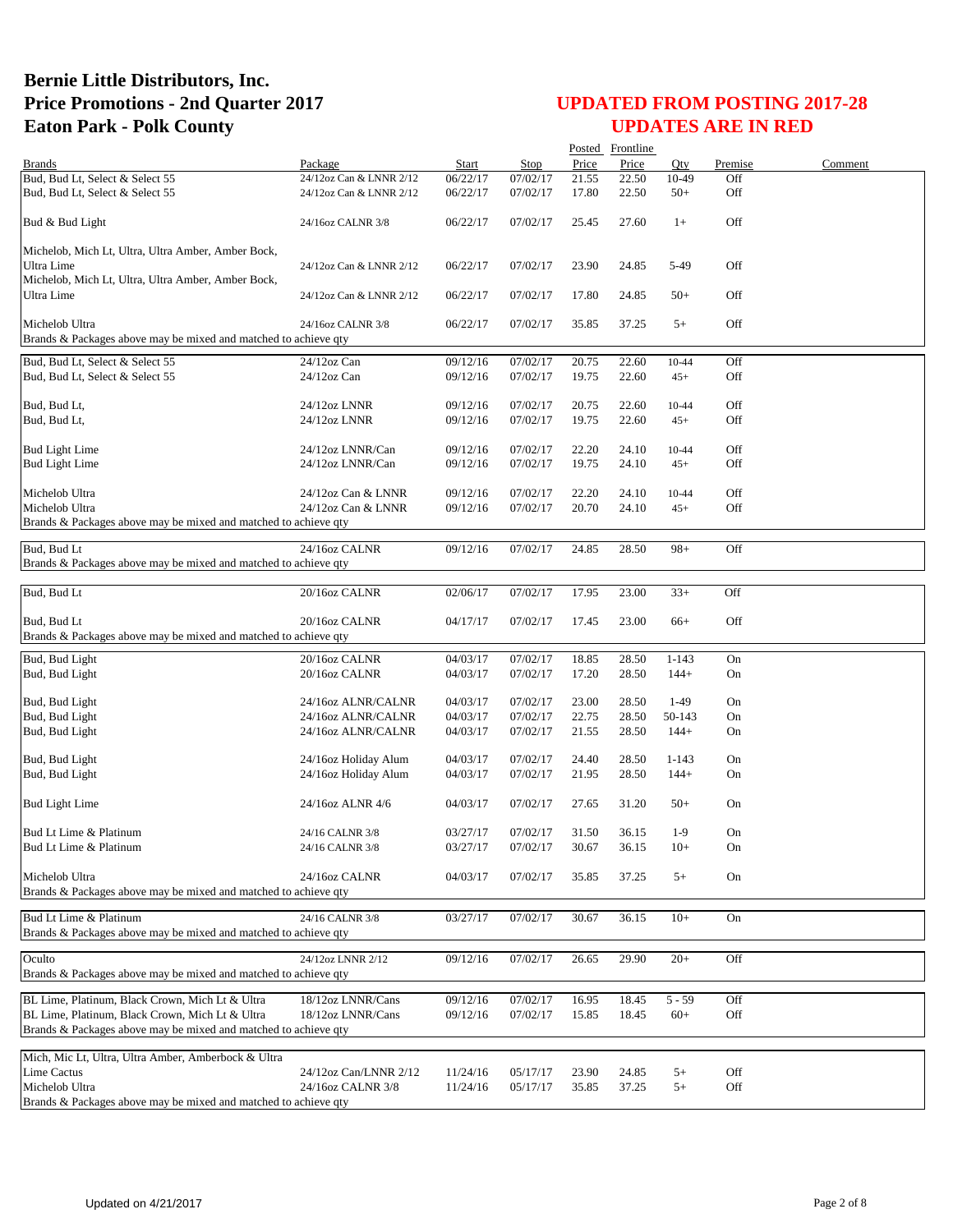| Start<br>Price<br>Price<br>Premise<br>Comment<br><b>Brands</b><br>Package<br>Stop<br>Oty<br>Mich, Mic Lt, Ultra, Ultra Amber, Amberbock & Ultra<br>06/21/17<br>Off<br><b>Lime Cactus</b><br>24/12oz Can/LNNR 2/12<br>05/29/17<br>23.90<br>24.85<br>$5+$<br>Michelob Ultra<br>24/16oz CALNR 3/8<br>06/21/17<br>37.25<br>$5+$<br>Off<br>05/29/17<br>35.85<br>Brands & Packages above may be mixed and matched to achieve qty<br>09/12/16<br>07/02/17<br>24.10<br>$10+$<br>ON<br>BL Lime, Platinum, Black Crown & Landshark<br>24/12oz LNNR 2/12<br>20.45<br>BL Lime, Platinum & Landshark<br>24/12oz Cans 2/12<br><b>ON</b><br>09/12/16<br>07/02/17<br>20.45<br>24.10<br>$10+$<br>Brands & Packages above may be mixed and matched to achieve qty<br>03/22/17<br>04/30/17<br>23.15<br>24.10<br>Off<br>$1+$<br>BL Lime, Platinum & Black Crown<br>24/12oz Cans/LNNR 2/12<br>BLL Rita Family (Lime, Straw, Mango, Raz, Orange, Grape,<br>Off<br>24/8oz Can 2/12<br>03/22/17<br>04/30/17<br>23.15<br>24.10<br>$1-6$<br>Peach & Seasonal)<br>BLL Rita Family (Lime, Straw, Mango, Raz, Orange, Grape,<br>Off<br>Peach & Seasonal)<br>24/8oz Can 2/12<br>03/22/17<br>04/30/17<br>21.30<br>24.10<br>$7+$<br>Brands & Packages above may be mixed and matched to achieve qty<br>23.15<br>Off<br>05/01/17<br>05/07/17<br>24.10<br>$1+$<br>BL Lime, Platinum & Black Crown<br>24/12oz Cans/LNNR 2/12<br>BLL Rita Family (Lime, Straw, Mango, Raz, Orange, Grape,<br>05/07/17<br>Off<br>Peach & Seasonal)<br>24/8oz Can 2/12<br>05/01/17<br>23.15<br>24.10<br>$1-6$<br>BLL Rita Family (Lime, Straw, Mango, Raz, Orange, Grape,<br>Off<br>24/8oz Can 2/12<br>05/01/17<br>05/07/17<br>21.30<br>24.10<br>$7 - 26$<br>Peach & Seasonal)<br>BLL Rita Family (Lime, Straw, Mango, Raz, Orange, Grape,<br>24/8oz Can 2/12<br>05/01/17<br>05/07/17<br>13.70<br>24.10<br>$27+$<br>Off<br>Peach & Seasonal)<br>Brands & Packages above may be mixed and matched to achieve gty<br>24/12oz Cans/LNNR 2/12<br>05/08/17<br>06/25/17<br>23.15<br>24.10<br>$1+$<br>Off<br>BL Lime, Platinum & Black Crown<br>BLL Rita Family (Lime, Straw, Mango, Raz, Orange, Grape,<br>Peach & Seasonal)<br>Off<br>24/8oz Can 2/12<br>05/08/17<br>06/25/17<br>23.15<br>24.10<br>$1-6$<br>BLL Rita Family (Lime, Straw, Mango, Raz, Orange, Grape,<br>24/8oz Can 2/12<br>Off<br>Peach & Seasonal)<br>05/08/17<br>06/25/17<br>21.30<br>24.10<br>$7+$<br>Brands & Packages above may be mixed and matched to achieve qty<br>Off<br>24/12oz Cans/LNNR 2/12<br>06/26/17<br>07/02/17<br>23.15<br>24.10<br>$1+$<br>BL Lime, Platinum & Black Crown<br>BLL Rita Family (Lime, Straw, Mango, Raz, Orange, Grape,<br>Peach & Seasonal)<br>24/8oz Can 2/12<br>06/26/17<br>07/02/17<br>23.15<br>24.10<br>$1-6$<br>Off<br>BLL Rita Family (Lime, Straw, Mango, Raz, Orange, Grape,<br>Off<br>Peach & Seasonal)<br>24/8oz Can 2/12<br>06/26/17<br>07/02/17<br>21.30<br>24.10<br>$7 - 26$<br>BLL Rita Family (Lime, Straw, Mango, Raz, Orange, Grape,<br>Peach & Seasonal)<br>24/8oz Can 2/12<br>07/02/17<br>Off<br>06/26/17<br>13.70<br>24.10<br>$27+$<br>Brands & Packages above may be mixed and matched to achieve qty<br>Bud Light Lime, Platinum & Black Crown<br>04/03/17<br>04/30/17<br>21.60<br>24.55<br>$10+$<br>Off<br>24/12oz LNNR 4/6<br>Brands & Packages above may be mixed and matched to achieve qty<br>Bud Lt Platinum & Black Crown<br>05/01/17<br>05/07/17<br>21.60<br>24.55<br>$10+$<br>Off<br>24/12oz LNNR 4/6<br><b>Bud Light Lime</b><br>05/01/17<br>Off<br>05/07/17<br>21.60<br>24.55<br>$10-14$<br>24/12oz LNNR 4/6<br><b>Bud Light Lime</b><br>Off<br>05/01/17<br>05/07/17<br>$15+$<br>15.50<br>24.55<br>24/12oz LNNR 4/6<br>Brands & Packages above may be mixed and matched to achieve qty<br>21.60<br>24.55<br>$10+$<br>Off<br>Bud Light Lime, Platinum & Black Crown<br>05/08/17<br>07/02/17<br>24/12oz LNNR 4/6<br>Brands & Packages above may be mixed and matched to achieve qty<br>Busch, Busch Lt, Nat Lt, Nat Ice & Rolling Rock<br>24/12oz Can S/C<br>01/16/17<br>07/02/17<br>17.00<br>15-76<br>Off<br>15.35<br>Busch, Busch Lt, Nat Lt, Nat Ice & Rolling Rock<br>24/12oz Can S/C<br>07/02/17<br>13.80<br>17.00<br>$77+$<br>Off<br>01/16/17<br>24/12oz Can S/C<br>Off<br>Natty Daddy<br>01/16/17<br>07/02/17<br>15.35<br>16.10<br>$1 - 4$<br>Natty Daddy<br>24/12oz Can S/C<br>01/16/17<br>07/02/17<br>5-76<br>Off<br>14.35<br>16.10<br>24/12oz Can S/C<br>07/02/17<br>Off<br>Natty Daddy<br>01/16/17<br>13.80<br>16.10<br>$77+$<br>Brands & Packages above may be mixed and matched to achieve qty | Posted Frontline |  |  |  |  |  |  |  |
|-------------------------------------------------------------------------------------------------------------------------------------------------------------------------------------------------------------------------------------------------------------------------------------------------------------------------------------------------------------------------------------------------------------------------------------------------------------------------------------------------------------------------------------------------------------------------------------------------------------------------------------------------------------------------------------------------------------------------------------------------------------------------------------------------------------------------------------------------------------------------------------------------------------------------------------------------------------------------------------------------------------------------------------------------------------------------------------------------------------------------------------------------------------------------------------------------------------------------------------------------------------------------------------------------------------------------------------------------------------------------------------------------------------------------------------------------------------------------------------------------------------------------------------------------------------------------------------------------------------------------------------------------------------------------------------------------------------------------------------------------------------------------------------------------------------------------------------------------------------------------------------------------------------------------------------------------------------------------------------------------------------------------------------------------------------------------------------------------------------------------------------------------------------------------------------------------------------------------------------------------------------------------------------------------------------------------------------------------------------------------------------------------------------------------------------------------------------------------------------------------------------------------------------------------------------------------------------------------------------------------------------------------------------------------------------------------------------------------------------------------------------------------------------------------------------------------------------------------------------------------------------------------------------------------------------------------------------------------------------------------------------------------------------------------------------------------------------------------------------------------------------------------------------------------------------------------------------------------------------------------------------------------------------------------------------------------------------------------------------------------------------------------------------------------------------------------------------------------------------------------------------------------------------------------------------------------------------------------------------------------------------------------------------------------------------------------------------------------------------------------------------------------------------------------------------------------------------------------------------------------------------------------------------------------------------------------------------------------------------------------------------------------------------------------------------------------------------------------------------------------------------------------------------------------------------------------------------------------------------------------------------------------------------------------------------------------------------------------------------------------------------------------------------------------------------------------------------------------------------------------------------------------------------------------------------------------------------|------------------|--|--|--|--|--|--|--|
|                                                                                                                                                                                                                                                                                                                                                                                                                                                                                                                                                                                                                                                                                                                                                                                                                                                                                                                                                                                                                                                                                                                                                                                                                                                                                                                                                                                                                                                                                                                                                                                                                                                                                                                                                                                                                                                                                                                                                                                                                                                                                                                                                                                                                                                                                                                                                                                                                                                                                                                                                                                                                                                                                                                                                                                                                                                                                                                                                                                                                                                                                                                                                                                                                                                                                                                                                                                                                                                                                                                                                                                                                                                                                                                                                                                                                                                                                                                                                                                                                                                                                                                                                                                                                                                                                                                                                                                                                                                                                                                                                                                     |                  |  |  |  |  |  |  |  |
|                                                                                                                                                                                                                                                                                                                                                                                                                                                                                                                                                                                                                                                                                                                                                                                                                                                                                                                                                                                                                                                                                                                                                                                                                                                                                                                                                                                                                                                                                                                                                                                                                                                                                                                                                                                                                                                                                                                                                                                                                                                                                                                                                                                                                                                                                                                                                                                                                                                                                                                                                                                                                                                                                                                                                                                                                                                                                                                                                                                                                                                                                                                                                                                                                                                                                                                                                                                                                                                                                                                                                                                                                                                                                                                                                                                                                                                                                                                                                                                                                                                                                                                                                                                                                                                                                                                                                                                                                                                                                                                                                                                     |                  |  |  |  |  |  |  |  |
|                                                                                                                                                                                                                                                                                                                                                                                                                                                                                                                                                                                                                                                                                                                                                                                                                                                                                                                                                                                                                                                                                                                                                                                                                                                                                                                                                                                                                                                                                                                                                                                                                                                                                                                                                                                                                                                                                                                                                                                                                                                                                                                                                                                                                                                                                                                                                                                                                                                                                                                                                                                                                                                                                                                                                                                                                                                                                                                                                                                                                                                                                                                                                                                                                                                                                                                                                                                                                                                                                                                                                                                                                                                                                                                                                                                                                                                                                                                                                                                                                                                                                                                                                                                                                                                                                                                                                                                                                                                                                                                                                                                     |                  |  |  |  |  |  |  |  |
|                                                                                                                                                                                                                                                                                                                                                                                                                                                                                                                                                                                                                                                                                                                                                                                                                                                                                                                                                                                                                                                                                                                                                                                                                                                                                                                                                                                                                                                                                                                                                                                                                                                                                                                                                                                                                                                                                                                                                                                                                                                                                                                                                                                                                                                                                                                                                                                                                                                                                                                                                                                                                                                                                                                                                                                                                                                                                                                                                                                                                                                                                                                                                                                                                                                                                                                                                                                                                                                                                                                                                                                                                                                                                                                                                                                                                                                                                                                                                                                                                                                                                                                                                                                                                                                                                                                                                                                                                                                                                                                                                                                     |                  |  |  |  |  |  |  |  |
|                                                                                                                                                                                                                                                                                                                                                                                                                                                                                                                                                                                                                                                                                                                                                                                                                                                                                                                                                                                                                                                                                                                                                                                                                                                                                                                                                                                                                                                                                                                                                                                                                                                                                                                                                                                                                                                                                                                                                                                                                                                                                                                                                                                                                                                                                                                                                                                                                                                                                                                                                                                                                                                                                                                                                                                                                                                                                                                                                                                                                                                                                                                                                                                                                                                                                                                                                                                                                                                                                                                                                                                                                                                                                                                                                                                                                                                                                                                                                                                                                                                                                                                                                                                                                                                                                                                                                                                                                                                                                                                                                                                     |                  |  |  |  |  |  |  |  |
|                                                                                                                                                                                                                                                                                                                                                                                                                                                                                                                                                                                                                                                                                                                                                                                                                                                                                                                                                                                                                                                                                                                                                                                                                                                                                                                                                                                                                                                                                                                                                                                                                                                                                                                                                                                                                                                                                                                                                                                                                                                                                                                                                                                                                                                                                                                                                                                                                                                                                                                                                                                                                                                                                                                                                                                                                                                                                                                                                                                                                                                                                                                                                                                                                                                                                                                                                                                                                                                                                                                                                                                                                                                                                                                                                                                                                                                                                                                                                                                                                                                                                                                                                                                                                                                                                                                                                                                                                                                                                                                                                                                     |                  |  |  |  |  |  |  |  |
|                                                                                                                                                                                                                                                                                                                                                                                                                                                                                                                                                                                                                                                                                                                                                                                                                                                                                                                                                                                                                                                                                                                                                                                                                                                                                                                                                                                                                                                                                                                                                                                                                                                                                                                                                                                                                                                                                                                                                                                                                                                                                                                                                                                                                                                                                                                                                                                                                                                                                                                                                                                                                                                                                                                                                                                                                                                                                                                                                                                                                                                                                                                                                                                                                                                                                                                                                                                                                                                                                                                                                                                                                                                                                                                                                                                                                                                                                                                                                                                                                                                                                                                                                                                                                                                                                                                                                                                                                                                                                                                                                                                     |                  |  |  |  |  |  |  |  |
|                                                                                                                                                                                                                                                                                                                                                                                                                                                                                                                                                                                                                                                                                                                                                                                                                                                                                                                                                                                                                                                                                                                                                                                                                                                                                                                                                                                                                                                                                                                                                                                                                                                                                                                                                                                                                                                                                                                                                                                                                                                                                                                                                                                                                                                                                                                                                                                                                                                                                                                                                                                                                                                                                                                                                                                                                                                                                                                                                                                                                                                                                                                                                                                                                                                                                                                                                                                                                                                                                                                                                                                                                                                                                                                                                                                                                                                                                                                                                                                                                                                                                                                                                                                                                                                                                                                                                                                                                                                                                                                                                                                     |                  |  |  |  |  |  |  |  |
|                                                                                                                                                                                                                                                                                                                                                                                                                                                                                                                                                                                                                                                                                                                                                                                                                                                                                                                                                                                                                                                                                                                                                                                                                                                                                                                                                                                                                                                                                                                                                                                                                                                                                                                                                                                                                                                                                                                                                                                                                                                                                                                                                                                                                                                                                                                                                                                                                                                                                                                                                                                                                                                                                                                                                                                                                                                                                                                                                                                                                                                                                                                                                                                                                                                                                                                                                                                                                                                                                                                                                                                                                                                                                                                                                                                                                                                                                                                                                                                                                                                                                                                                                                                                                                                                                                                                                                                                                                                                                                                                                                                     |                  |  |  |  |  |  |  |  |
|                                                                                                                                                                                                                                                                                                                                                                                                                                                                                                                                                                                                                                                                                                                                                                                                                                                                                                                                                                                                                                                                                                                                                                                                                                                                                                                                                                                                                                                                                                                                                                                                                                                                                                                                                                                                                                                                                                                                                                                                                                                                                                                                                                                                                                                                                                                                                                                                                                                                                                                                                                                                                                                                                                                                                                                                                                                                                                                                                                                                                                                                                                                                                                                                                                                                                                                                                                                                                                                                                                                                                                                                                                                                                                                                                                                                                                                                                                                                                                                                                                                                                                                                                                                                                                                                                                                                                                                                                                                                                                                                                                                     |                  |  |  |  |  |  |  |  |
|                                                                                                                                                                                                                                                                                                                                                                                                                                                                                                                                                                                                                                                                                                                                                                                                                                                                                                                                                                                                                                                                                                                                                                                                                                                                                                                                                                                                                                                                                                                                                                                                                                                                                                                                                                                                                                                                                                                                                                                                                                                                                                                                                                                                                                                                                                                                                                                                                                                                                                                                                                                                                                                                                                                                                                                                                                                                                                                                                                                                                                                                                                                                                                                                                                                                                                                                                                                                                                                                                                                                                                                                                                                                                                                                                                                                                                                                                                                                                                                                                                                                                                                                                                                                                                                                                                                                                                                                                                                                                                                                                                                     |                  |  |  |  |  |  |  |  |
|                                                                                                                                                                                                                                                                                                                                                                                                                                                                                                                                                                                                                                                                                                                                                                                                                                                                                                                                                                                                                                                                                                                                                                                                                                                                                                                                                                                                                                                                                                                                                                                                                                                                                                                                                                                                                                                                                                                                                                                                                                                                                                                                                                                                                                                                                                                                                                                                                                                                                                                                                                                                                                                                                                                                                                                                                                                                                                                                                                                                                                                                                                                                                                                                                                                                                                                                                                                                                                                                                                                                                                                                                                                                                                                                                                                                                                                                                                                                                                                                                                                                                                                                                                                                                                                                                                                                                                                                                                                                                                                                                                                     |                  |  |  |  |  |  |  |  |
|                                                                                                                                                                                                                                                                                                                                                                                                                                                                                                                                                                                                                                                                                                                                                                                                                                                                                                                                                                                                                                                                                                                                                                                                                                                                                                                                                                                                                                                                                                                                                                                                                                                                                                                                                                                                                                                                                                                                                                                                                                                                                                                                                                                                                                                                                                                                                                                                                                                                                                                                                                                                                                                                                                                                                                                                                                                                                                                                                                                                                                                                                                                                                                                                                                                                                                                                                                                                                                                                                                                                                                                                                                                                                                                                                                                                                                                                                                                                                                                                                                                                                                                                                                                                                                                                                                                                                                                                                                                                                                                                                                                     |                  |  |  |  |  |  |  |  |
|                                                                                                                                                                                                                                                                                                                                                                                                                                                                                                                                                                                                                                                                                                                                                                                                                                                                                                                                                                                                                                                                                                                                                                                                                                                                                                                                                                                                                                                                                                                                                                                                                                                                                                                                                                                                                                                                                                                                                                                                                                                                                                                                                                                                                                                                                                                                                                                                                                                                                                                                                                                                                                                                                                                                                                                                                                                                                                                                                                                                                                                                                                                                                                                                                                                                                                                                                                                                                                                                                                                                                                                                                                                                                                                                                                                                                                                                                                                                                                                                                                                                                                                                                                                                                                                                                                                                                                                                                                                                                                                                                                                     |                  |  |  |  |  |  |  |  |
|                                                                                                                                                                                                                                                                                                                                                                                                                                                                                                                                                                                                                                                                                                                                                                                                                                                                                                                                                                                                                                                                                                                                                                                                                                                                                                                                                                                                                                                                                                                                                                                                                                                                                                                                                                                                                                                                                                                                                                                                                                                                                                                                                                                                                                                                                                                                                                                                                                                                                                                                                                                                                                                                                                                                                                                                                                                                                                                                                                                                                                                                                                                                                                                                                                                                                                                                                                                                                                                                                                                                                                                                                                                                                                                                                                                                                                                                                                                                                                                                                                                                                                                                                                                                                                                                                                                                                                                                                                                                                                                                                                                     |                  |  |  |  |  |  |  |  |
|                                                                                                                                                                                                                                                                                                                                                                                                                                                                                                                                                                                                                                                                                                                                                                                                                                                                                                                                                                                                                                                                                                                                                                                                                                                                                                                                                                                                                                                                                                                                                                                                                                                                                                                                                                                                                                                                                                                                                                                                                                                                                                                                                                                                                                                                                                                                                                                                                                                                                                                                                                                                                                                                                                                                                                                                                                                                                                                                                                                                                                                                                                                                                                                                                                                                                                                                                                                                                                                                                                                                                                                                                                                                                                                                                                                                                                                                                                                                                                                                                                                                                                                                                                                                                                                                                                                                                                                                                                                                                                                                                                                     |                  |  |  |  |  |  |  |  |
|                                                                                                                                                                                                                                                                                                                                                                                                                                                                                                                                                                                                                                                                                                                                                                                                                                                                                                                                                                                                                                                                                                                                                                                                                                                                                                                                                                                                                                                                                                                                                                                                                                                                                                                                                                                                                                                                                                                                                                                                                                                                                                                                                                                                                                                                                                                                                                                                                                                                                                                                                                                                                                                                                                                                                                                                                                                                                                                                                                                                                                                                                                                                                                                                                                                                                                                                                                                                                                                                                                                                                                                                                                                                                                                                                                                                                                                                                                                                                                                                                                                                                                                                                                                                                                                                                                                                                                                                                                                                                                                                                                                     |                  |  |  |  |  |  |  |  |
|                                                                                                                                                                                                                                                                                                                                                                                                                                                                                                                                                                                                                                                                                                                                                                                                                                                                                                                                                                                                                                                                                                                                                                                                                                                                                                                                                                                                                                                                                                                                                                                                                                                                                                                                                                                                                                                                                                                                                                                                                                                                                                                                                                                                                                                                                                                                                                                                                                                                                                                                                                                                                                                                                                                                                                                                                                                                                                                                                                                                                                                                                                                                                                                                                                                                                                                                                                                                                                                                                                                                                                                                                                                                                                                                                                                                                                                                                                                                                                                                                                                                                                                                                                                                                                                                                                                                                                                                                                                                                                                                                                                     |                  |  |  |  |  |  |  |  |
|                                                                                                                                                                                                                                                                                                                                                                                                                                                                                                                                                                                                                                                                                                                                                                                                                                                                                                                                                                                                                                                                                                                                                                                                                                                                                                                                                                                                                                                                                                                                                                                                                                                                                                                                                                                                                                                                                                                                                                                                                                                                                                                                                                                                                                                                                                                                                                                                                                                                                                                                                                                                                                                                                                                                                                                                                                                                                                                                                                                                                                                                                                                                                                                                                                                                                                                                                                                                                                                                                                                                                                                                                                                                                                                                                                                                                                                                                                                                                                                                                                                                                                                                                                                                                                                                                                                                                                                                                                                                                                                                                                                     |                  |  |  |  |  |  |  |  |
|                                                                                                                                                                                                                                                                                                                                                                                                                                                                                                                                                                                                                                                                                                                                                                                                                                                                                                                                                                                                                                                                                                                                                                                                                                                                                                                                                                                                                                                                                                                                                                                                                                                                                                                                                                                                                                                                                                                                                                                                                                                                                                                                                                                                                                                                                                                                                                                                                                                                                                                                                                                                                                                                                                                                                                                                                                                                                                                                                                                                                                                                                                                                                                                                                                                                                                                                                                                                                                                                                                                                                                                                                                                                                                                                                                                                                                                                                                                                                                                                                                                                                                                                                                                                                                                                                                                                                                                                                                                                                                                                                                                     |                  |  |  |  |  |  |  |  |
|                                                                                                                                                                                                                                                                                                                                                                                                                                                                                                                                                                                                                                                                                                                                                                                                                                                                                                                                                                                                                                                                                                                                                                                                                                                                                                                                                                                                                                                                                                                                                                                                                                                                                                                                                                                                                                                                                                                                                                                                                                                                                                                                                                                                                                                                                                                                                                                                                                                                                                                                                                                                                                                                                                                                                                                                                                                                                                                                                                                                                                                                                                                                                                                                                                                                                                                                                                                                                                                                                                                                                                                                                                                                                                                                                                                                                                                                                                                                                                                                                                                                                                                                                                                                                                                                                                                                                                                                                                                                                                                                                                                     |                  |  |  |  |  |  |  |  |
|                                                                                                                                                                                                                                                                                                                                                                                                                                                                                                                                                                                                                                                                                                                                                                                                                                                                                                                                                                                                                                                                                                                                                                                                                                                                                                                                                                                                                                                                                                                                                                                                                                                                                                                                                                                                                                                                                                                                                                                                                                                                                                                                                                                                                                                                                                                                                                                                                                                                                                                                                                                                                                                                                                                                                                                                                                                                                                                                                                                                                                                                                                                                                                                                                                                                                                                                                                                                                                                                                                                                                                                                                                                                                                                                                                                                                                                                                                                                                                                                                                                                                                                                                                                                                                                                                                                                                                                                                                                                                                                                                                                     |                  |  |  |  |  |  |  |  |
|                                                                                                                                                                                                                                                                                                                                                                                                                                                                                                                                                                                                                                                                                                                                                                                                                                                                                                                                                                                                                                                                                                                                                                                                                                                                                                                                                                                                                                                                                                                                                                                                                                                                                                                                                                                                                                                                                                                                                                                                                                                                                                                                                                                                                                                                                                                                                                                                                                                                                                                                                                                                                                                                                                                                                                                                                                                                                                                                                                                                                                                                                                                                                                                                                                                                                                                                                                                                                                                                                                                                                                                                                                                                                                                                                                                                                                                                                                                                                                                                                                                                                                                                                                                                                                                                                                                                                                                                                                                                                                                                                                                     |                  |  |  |  |  |  |  |  |
|                                                                                                                                                                                                                                                                                                                                                                                                                                                                                                                                                                                                                                                                                                                                                                                                                                                                                                                                                                                                                                                                                                                                                                                                                                                                                                                                                                                                                                                                                                                                                                                                                                                                                                                                                                                                                                                                                                                                                                                                                                                                                                                                                                                                                                                                                                                                                                                                                                                                                                                                                                                                                                                                                                                                                                                                                                                                                                                                                                                                                                                                                                                                                                                                                                                                                                                                                                                                                                                                                                                                                                                                                                                                                                                                                                                                                                                                                                                                                                                                                                                                                                                                                                                                                                                                                                                                                                                                                                                                                                                                                                                     |                  |  |  |  |  |  |  |  |
|                                                                                                                                                                                                                                                                                                                                                                                                                                                                                                                                                                                                                                                                                                                                                                                                                                                                                                                                                                                                                                                                                                                                                                                                                                                                                                                                                                                                                                                                                                                                                                                                                                                                                                                                                                                                                                                                                                                                                                                                                                                                                                                                                                                                                                                                                                                                                                                                                                                                                                                                                                                                                                                                                                                                                                                                                                                                                                                                                                                                                                                                                                                                                                                                                                                                                                                                                                                                                                                                                                                                                                                                                                                                                                                                                                                                                                                                                                                                                                                                                                                                                                                                                                                                                                                                                                                                                                                                                                                                                                                                                                                     |                  |  |  |  |  |  |  |  |
|                                                                                                                                                                                                                                                                                                                                                                                                                                                                                                                                                                                                                                                                                                                                                                                                                                                                                                                                                                                                                                                                                                                                                                                                                                                                                                                                                                                                                                                                                                                                                                                                                                                                                                                                                                                                                                                                                                                                                                                                                                                                                                                                                                                                                                                                                                                                                                                                                                                                                                                                                                                                                                                                                                                                                                                                                                                                                                                                                                                                                                                                                                                                                                                                                                                                                                                                                                                                                                                                                                                                                                                                                                                                                                                                                                                                                                                                                                                                                                                                                                                                                                                                                                                                                                                                                                                                                                                                                                                                                                                                                                                     |                  |  |  |  |  |  |  |  |
|                                                                                                                                                                                                                                                                                                                                                                                                                                                                                                                                                                                                                                                                                                                                                                                                                                                                                                                                                                                                                                                                                                                                                                                                                                                                                                                                                                                                                                                                                                                                                                                                                                                                                                                                                                                                                                                                                                                                                                                                                                                                                                                                                                                                                                                                                                                                                                                                                                                                                                                                                                                                                                                                                                                                                                                                                                                                                                                                                                                                                                                                                                                                                                                                                                                                                                                                                                                                                                                                                                                                                                                                                                                                                                                                                                                                                                                                                                                                                                                                                                                                                                                                                                                                                                                                                                                                                                                                                                                                                                                                                                                     |                  |  |  |  |  |  |  |  |
|                                                                                                                                                                                                                                                                                                                                                                                                                                                                                                                                                                                                                                                                                                                                                                                                                                                                                                                                                                                                                                                                                                                                                                                                                                                                                                                                                                                                                                                                                                                                                                                                                                                                                                                                                                                                                                                                                                                                                                                                                                                                                                                                                                                                                                                                                                                                                                                                                                                                                                                                                                                                                                                                                                                                                                                                                                                                                                                                                                                                                                                                                                                                                                                                                                                                                                                                                                                                                                                                                                                                                                                                                                                                                                                                                                                                                                                                                                                                                                                                                                                                                                                                                                                                                                                                                                                                                                                                                                                                                                                                                                                     |                  |  |  |  |  |  |  |  |
|                                                                                                                                                                                                                                                                                                                                                                                                                                                                                                                                                                                                                                                                                                                                                                                                                                                                                                                                                                                                                                                                                                                                                                                                                                                                                                                                                                                                                                                                                                                                                                                                                                                                                                                                                                                                                                                                                                                                                                                                                                                                                                                                                                                                                                                                                                                                                                                                                                                                                                                                                                                                                                                                                                                                                                                                                                                                                                                                                                                                                                                                                                                                                                                                                                                                                                                                                                                                                                                                                                                                                                                                                                                                                                                                                                                                                                                                                                                                                                                                                                                                                                                                                                                                                                                                                                                                                                                                                                                                                                                                                                                     |                  |  |  |  |  |  |  |  |
|                                                                                                                                                                                                                                                                                                                                                                                                                                                                                                                                                                                                                                                                                                                                                                                                                                                                                                                                                                                                                                                                                                                                                                                                                                                                                                                                                                                                                                                                                                                                                                                                                                                                                                                                                                                                                                                                                                                                                                                                                                                                                                                                                                                                                                                                                                                                                                                                                                                                                                                                                                                                                                                                                                                                                                                                                                                                                                                                                                                                                                                                                                                                                                                                                                                                                                                                                                                                                                                                                                                                                                                                                                                                                                                                                                                                                                                                                                                                                                                                                                                                                                                                                                                                                                                                                                                                                                                                                                                                                                                                                                                     |                  |  |  |  |  |  |  |  |
|                                                                                                                                                                                                                                                                                                                                                                                                                                                                                                                                                                                                                                                                                                                                                                                                                                                                                                                                                                                                                                                                                                                                                                                                                                                                                                                                                                                                                                                                                                                                                                                                                                                                                                                                                                                                                                                                                                                                                                                                                                                                                                                                                                                                                                                                                                                                                                                                                                                                                                                                                                                                                                                                                                                                                                                                                                                                                                                                                                                                                                                                                                                                                                                                                                                                                                                                                                                                                                                                                                                                                                                                                                                                                                                                                                                                                                                                                                                                                                                                                                                                                                                                                                                                                                                                                                                                                                                                                                                                                                                                                                                     |                  |  |  |  |  |  |  |  |
|                                                                                                                                                                                                                                                                                                                                                                                                                                                                                                                                                                                                                                                                                                                                                                                                                                                                                                                                                                                                                                                                                                                                                                                                                                                                                                                                                                                                                                                                                                                                                                                                                                                                                                                                                                                                                                                                                                                                                                                                                                                                                                                                                                                                                                                                                                                                                                                                                                                                                                                                                                                                                                                                                                                                                                                                                                                                                                                                                                                                                                                                                                                                                                                                                                                                                                                                                                                                                                                                                                                                                                                                                                                                                                                                                                                                                                                                                                                                                                                                                                                                                                                                                                                                                                                                                                                                                                                                                                                                                                                                                                                     |                  |  |  |  |  |  |  |  |
|                                                                                                                                                                                                                                                                                                                                                                                                                                                                                                                                                                                                                                                                                                                                                                                                                                                                                                                                                                                                                                                                                                                                                                                                                                                                                                                                                                                                                                                                                                                                                                                                                                                                                                                                                                                                                                                                                                                                                                                                                                                                                                                                                                                                                                                                                                                                                                                                                                                                                                                                                                                                                                                                                                                                                                                                                                                                                                                                                                                                                                                                                                                                                                                                                                                                                                                                                                                                                                                                                                                                                                                                                                                                                                                                                                                                                                                                                                                                                                                                                                                                                                                                                                                                                                                                                                                                                                                                                                                                                                                                                                                     |                  |  |  |  |  |  |  |  |
|                                                                                                                                                                                                                                                                                                                                                                                                                                                                                                                                                                                                                                                                                                                                                                                                                                                                                                                                                                                                                                                                                                                                                                                                                                                                                                                                                                                                                                                                                                                                                                                                                                                                                                                                                                                                                                                                                                                                                                                                                                                                                                                                                                                                                                                                                                                                                                                                                                                                                                                                                                                                                                                                                                                                                                                                                                                                                                                                                                                                                                                                                                                                                                                                                                                                                                                                                                                                                                                                                                                                                                                                                                                                                                                                                                                                                                                                                                                                                                                                                                                                                                                                                                                                                                                                                                                                                                                                                                                                                                                                                                                     |                  |  |  |  |  |  |  |  |
|                                                                                                                                                                                                                                                                                                                                                                                                                                                                                                                                                                                                                                                                                                                                                                                                                                                                                                                                                                                                                                                                                                                                                                                                                                                                                                                                                                                                                                                                                                                                                                                                                                                                                                                                                                                                                                                                                                                                                                                                                                                                                                                                                                                                                                                                                                                                                                                                                                                                                                                                                                                                                                                                                                                                                                                                                                                                                                                                                                                                                                                                                                                                                                                                                                                                                                                                                                                                                                                                                                                                                                                                                                                                                                                                                                                                                                                                                                                                                                                                                                                                                                                                                                                                                                                                                                                                                                                                                                                                                                                                                                                     |                  |  |  |  |  |  |  |  |
|                                                                                                                                                                                                                                                                                                                                                                                                                                                                                                                                                                                                                                                                                                                                                                                                                                                                                                                                                                                                                                                                                                                                                                                                                                                                                                                                                                                                                                                                                                                                                                                                                                                                                                                                                                                                                                                                                                                                                                                                                                                                                                                                                                                                                                                                                                                                                                                                                                                                                                                                                                                                                                                                                                                                                                                                                                                                                                                                                                                                                                                                                                                                                                                                                                                                                                                                                                                                                                                                                                                                                                                                                                                                                                                                                                                                                                                                                                                                                                                                                                                                                                                                                                                                                                                                                                                                                                                                                                                                                                                                                                                     |                  |  |  |  |  |  |  |  |
|                                                                                                                                                                                                                                                                                                                                                                                                                                                                                                                                                                                                                                                                                                                                                                                                                                                                                                                                                                                                                                                                                                                                                                                                                                                                                                                                                                                                                                                                                                                                                                                                                                                                                                                                                                                                                                                                                                                                                                                                                                                                                                                                                                                                                                                                                                                                                                                                                                                                                                                                                                                                                                                                                                                                                                                                                                                                                                                                                                                                                                                                                                                                                                                                                                                                                                                                                                                                                                                                                                                                                                                                                                                                                                                                                                                                                                                                                                                                                                                                                                                                                                                                                                                                                                                                                                                                                                                                                                                                                                                                                                                     |                  |  |  |  |  |  |  |  |
|                                                                                                                                                                                                                                                                                                                                                                                                                                                                                                                                                                                                                                                                                                                                                                                                                                                                                                                                                                                                                                                                                                                                                                                                                                                                                                                                                                                                                                                                                                                                                                                                                                                                                                                                                                                                                                                                                                                                                                                                                                                                                                                                                                                                                                                                                                                                                                                                                                                                                                                                                                                                                                                                                                                                                                                                                                                                                                                                                                                                                                                                                                                                                                                                                                                                                                                                                                                                                                                                                                                                                                                                                                                                                                                                                                                                                                                                                                                                                                                                                                                                                                                                                                                                                                                                                                                                                                                                                                                                                                                                                                                     |                  |  |  |  |  |  |  |  |
|                                                                                                                                                                                                                                                                                                                                                                                                                                                                                                                                                                                                                                                                                                                                                                                                                                                                                                                                                                                                                                                                                                                                                                                                                                                                                                                                                                                                                                                                                                                                                                                                                                                                                                                                                                                                                                                                                                                                                                                                                                                                                                                                                                                                                                                                                                                                                                                                                                                                                                                                                                                                                                                                                                                                                                                                                                                                                                                                                                                                                                                                                                                                                                                                                                                                                                                                                                                                                                                                                                                                                                                                                                                                                                                                                                                                                                                                                                                                                                                                                                                                                                                                                                                                                                                                                                                                                                                                                                                                                                                                                                                     |                  |  |  |  |  |  |  |  |
|                                                                                                                                                                                                                                                                                                                                                                                                                                                                                                                                                                                                                                                                                                                                                                                                                                                                                                                                                                                                                                                                                                                                                                                                                                                                                                                                                                                                                                                                                                                                                                                                                                                                                                                                                                                                                                                                                                                                                                                                                                                                                                                                                                                                                                                                                                                                                                                                                                                                                                                                                                                                                                                                                                                                                                                                                                                                                                                                                                                                                                                                                                                                                                                                                                                                                                                                                                                                                                                                                                                                                                                                                                                                                                                                                                                                                                                                                                                                                                                                                                                                                                                                                                                                                                                                                                                                                                                                                                                                                                                                                                                     |                  |  |  |  |  |  |  |  |
|                                                                                                                                                                                                                                                                                                                                                                                                                                                                                                                                                                                                                                                                                                                                                                                                                                                                                                                                                                                                                                                                                                                                                                                                                                                                                                                                                                                                                                                                                                                                                                                                                                                                                                                                                                                                                                                                                                                                                                                                                                                                                                                                                                                                                                                                                                                                                                                                                                                                                                                                                                                                                                                                                                                                                                                                                                                                                                                                                                                                                                                                                                                                                                                                                                                                                                                                                                                                                                                                                                                                                                                                                                                                                                                                                                                                                                                                                                                                                                                                                                                                                                                                                                                                                                                                                                                                                                                                                                                                                                                                                                                     |                  |  |  |  |  |  |  |  |
|                                                                                                                                                                                                                                                                                                                                                                                                                                                                                                                                                                                                                                                                                                                                                                                                                                                                                                                                                                                                                                                                                                                                                                                                                                                                                                                                                                                                                                                                                                                                                                                                                                                                                                                                                                                                                                                                                                                                                                                                                                                                                                                                                                                                                                                                                                                                                                                                                                                                                                                                                                                                                                                                                                                                                                                                                                                                                                                                                                                                                                                                                                                                                                                                                                                                                                                                                                                                                                                                                                                                                                                                                                                                                                                                                                                                                                                                                                                                                                                                                                                                                                                                                                                                                                                                                                                                                                                                                                                                                                                                                                                     |                  |  |  |  |  |  |  |  |
|                                                                                                                                                                                                                                                                                                                                                                                                                                                                                                                                                                                                                                                                                                                                                                                                                                                                                                                                                                                                                                                                                                                                                                                                                                                                                                                                                                                                                                                                                                                                                                                                                                                                                                                                                                                                                                                                                                                                                                                                                                                                                                                                                                                                                                                                                                                                                                                                                                                                                                                                                                                                                                                                                                                                                                                                                                                                                                                                                                                                                                                                                                                                                                                                                                                                                                                                                                                                                                                                                                                                                                                                                                                                                                                                                                                                                                                                                                                                                                                                                                                                                                                                                                                                                                                                                                                                                                                                                                                                                                                                                                                     |                  |  |  |  |  |  |  |  |
|                                                                                                                                                                                                                                                                                                                                                                                                                                                                                                                                                                                                                                                                                                                                                                                                                                                                                                                                                                                                                                                                                                                                                                                                                                                                                                                                                                                                                                                                                                                                                                                                                                                                                                                                                                                                                                                                                                                                                                                                                                                                                                                                                                                                                                                                                                                                                                                                                                                                                                                                                                                                                                                                                                                                                                                                                                                                                                                                                                                                                                                                                                                                                                                                                                                                                                                                                                                                                                                                                                                                                                                                                                                                                                                                                                                                                                                                                                                                                                                                                                                                                                                                                                                                                                                                                                                                                                                                                                                                                                                                                                                     |                  |  |  |  |  |  |  |  |
|                                                                                                                                                                                                                                                                                                                                                                                                                                                                                                                                                                                                                                                                                                                                                                                                                                                                                                                                                                                                                                                                                                                                                                                                                                                                                                                                                                                                                                                                                                                                                                                                                                                                                                                                                                                                                                                                                                                                                                                                                                                                                                                                                                                                                                                                                                                                                                                                                                                                                                                                                                                                                                                                                                                                                                                                                                                                                                                                                                                                                                                                                                                                                                                                                                                                                                                                                                                                                                                                                                                                                                                                                                                                                                                                                                                                                                                                                                                                                                                                                                                                                                                                                                                                                                                                                                                                                                                                                                                                                                                                                                                     |                  |  |  |  |  |  |  |  |
|                                                                                                                                                                                                                                                                                                                                                                                                                                                                                                                                                                                                                                                                                                                                                                                                                                                                                                                                                                                                                                                                                                                                                                                                                                                                                                                                                                                                                                                                                                                                                                                                                                                                                                                                                                                                                                                                                                                                                                                                                                                                                                                                                                                                                                                                                                                                                                                                                                                                                                                                                                                                                                                                                                                                                                                                                                                                                                                                                                                                                                                                                                                                                                                                                                                                                                                                                                                                                                                                                                                                                                                                                                                                                                                                                                                                                                                                                                                                                                                                                                                                                                                                                                                                                                                                                                                                                                                                                                                                                                                                                                                     |                  |  |  |  |  |  |  |  |
|                                                                                                                                                                                                                                                                                                                                                                                                                                                                                                                                                                                                                                                                                                                                                                                                                                                                                                                                                                                                                                                                                                                                                                                                                                                                                                                                                                                                                                                                                                                                                                                                                                                                                                                                                                                                                                                                                                                                                                                                                                                                                                                                                                                                                                                                                                                                                                                                                                                                                                                                                                                                                                                                                                                                                                                                                                                                                                                                                                                                                                                                                                                                                                                                                                                                                                                                                                                                                                                                                                                                                                                                                                                                                                                                                                                                                                                                                                                                                                                                                                                                                                                                                                                                                                                                                                                                                                                                                                                                                                                                                                                     |                  |  |  |  |  |  |  |  |
|                                                                                                                                                                                                                                                                                                                                                                                                                                                                                                                                                                                                                                                                                                                                                                                                                                                                                                                                                                                                                                                                                                                                                                                                                                                                                                                                                                                                                                                                                                                                                                                                                                                                                                                                                                                                                                                                                                                                                                                                                                                                                                                                                                                                                                                                                                                                                                                                                                                                                                                                                                                                                                                                                                                                                                                                                                                                                                                                                                                                                                                                                                                                                                                                                                                                                                                                                                                                                                                                                                                                                                                                                                                                                                                                                                                                                                                                                                                                                                                                                                                                                                                                                                                                                                                                                                                                                                                                                                                                                                                                                                                     |                  |  |  |  |  |  |  |  |
|                                                                                                                                                                                                                                                                                                                                                                                                                                                                                                                                                                                                                                                                                                                                                                                                                                                                                                                                                                                                                                                                                                                                                                                                                                                                                                                                                                                                                                                                                                                                                                                                                                                                                                                                                                                                                                                                                                                                                                                                                                                                                                                                                                                                                                                                                                                                                                                                                                                                                                                                                                                                                                                                                                                                                                                                                                                                                                                                                                                                                                                                                                                                                                                                                                                                                                                                                                                                                                                                                                                                                                                                                                                                                                                                                                                                                                                                                                                                                                                                                                                                                                                                                                                                                                                                                                                                                                                                                                                                                                                                                                                     |                  |  |  |  |  |  |  |  |
|                                                                                                                                                                                                                                                                                                                                                                                                                                                                                                                                                                                                                                                                                                                                                                                                                                                                                                                                                                                                                                                                                                                                                                                                                                                                                                                                                                                                                                                                                                                                                                                                                                                                                                                                                                                                                                                                                                                                                                                                                                                                                                                                                                                                                                                                                                                                                                                                                                                                                                                                                                                                                                                                                                                                                                                                                                                                                                                                                                                                                                                                                                                                                                                                                                                                                                                                                                                                                                                                                                                                                                                                                                                                                                                                                                                                                                                                                                                                                                                                                                                                                                                                                                                                                                                                                                                                                                                                                                                                                                                                                                                     |                  |  |  |  |  |  |  |  |
|                                                                                                                                                                                                                                                                                                                                                                                                                                                                                                                                                                                                                                                                                                                                                                                                                                                                                                                                                                                                                                                                                                                                                                                                                                                                                                                                                                                                                                                                                                                                                                                                                                                                                                                                                                                                                                                                                                                                                                                                                                                                                                                                                                                                                                                                                                                                                                                                                                                                                                                                                                                                                                                                                                                                                                                                                                                                                                                                                                                                                                                                                                                                                                                                                                                                                                                                                                                                                                                                                                                                                                                                                                                                                                                                                                                                                                                                                                                                                                                                                                                                                                                                                                                                                                                                                                                                                                                                                                                                                                                                                                                     |                  |  |  |  |  |  |  |  |
|                                                                                                                                                                                                                                                                                                                                                                                                                                                                                                                                                                                                                                                                                                                                                                                                                                                                                                                                                                                                                                                                                                                                                                                                                                                                                                                                                                                                                                                                                                                                                                                                                                                                                                                                                                                                                                                                                                                                                                                                                                                                                                                                                                                                                                                                                                                                                                                                                                                                                                                                                                                                                                                                                                                                                                                                                                                                                                                                                                                                                                                                                                                                                                                                                                                                                                                                                                                                                                                                                                                                                                                                                                                                                                                                                                                                                                                                                                                                                                                                                                                                                                                                                                                                                                                                                                                                                                                                                                                                                                                                                                                     |                  |  |  |  |  |  |  |  |
|                                                                                                                                                                                                                                                                                                                                                                                                                                                                                                                                                                                                                                                                                                                                                                                                                                                                                                                                                                                                                                                                                                                                                                                                                                                                                                                                                                                                                                                                                                                                                                                                                                                                                                                                                                                                                                                                                                                                                                                                                                                                                                                                                                                                                                                                                                                                                                                                                                                                                                                                                                                                                                                                                                                                                                                                                                                                                                                                                                                                                                                                                                                                                                                                                                                                                                                                                                                                                                                                                                                                                                                                                                                                                                                                                                                                                                                                                                                                                                                                                                                                                                                                                                                                                                                                                                                                                                                                                                                                                                                                                                                     |                  |  |  |  |  |  |  |  |
|                                                                                                                                                                                                                                                                                                                                                                                                                                                                                                                                                                                                                                                                                                                                                                                                                                                                                                                                                                                                                                                                                                                                                                                                                                                                                                                                                                                                                                                                                                                                                                                                                                                                                                                                                                                                                                                                                                                                                                                                                                                                                                                                                                                                                                                                                                                                                                                                                                                                                                                                                                                                                                                                                                                                                                                                                                                                                                                                                                                                                                                                                                                                                                                                                                                                                                                                                                                                                                                                                                                                                                                                                                                                                                                                                                                                                                                                                                                                                                                                                                                                                                                                                                                                                                                                                                                                                                                                                                                                                                                                                                                     |                  |  |  |  |  |  |  |  |
|                                                                                                                                                                                                                                                                                                                                                                                                                                                                                                                                                                                                                                                                                                                                                                                                                                                                                                                                                                                                                                                                                                                                                                                                                                                                                                                                                                                                                                                                                                                                                                                                                                                                                                                                                                                                                                                                                                                                                                                                                                                                                                                                                                                                                                                                                                                                                                                                                                                                                                                                                                                                                                                                                                                                                                                                                                                                                                                                                                                                                                                                                                                                                                                                                                                                                                                                                                                                                                                                                                                                                                                                                                                                                                                                                                                                                                                                                                                                                                                                                                                                                                                                                                                                                                                                                                                                                                                                                                                                                                                                                                                     |                  |  |  |  |  |  |  |  |
|                                                                                                                                                                                                                                                                                                                                                                                                                                                                                                                                                                                                                                                                                                                                                                                                                                                                                                                                                                                                                                                                                                                                                                                                                                                                                                                                                                                                                                                                                                                                                                                                                                                                                                                                                                                                                                                                                                                                                                                                                                                                                                                                                                                                                                                                                                                                                                                                                                                                                                                                                                                                                                                                                                                                                                                                                                                                                                                                                                                                                                                                                                                                                                                                                                                                                                                                                                                                                                                                                                                                                                                                                                                                                                                                                                                                                                                                                                                                                                                                                                                                                                                                                                                                                                                                                                                                                                                                                                                                                                                                                                                     |                  |  |  |  |  |  |  |  |
|                                                                                                                                                                                                                                                                                                                                                                                                                                                                                                                                                                                                                                                                                                                                                                                                                                                                                                                                                                                                                                                                                                                                                                                                                                                                                                                                                                                                                                                                                                                                                                                                                                                                                                                                                                                                                                                                                                                                                                                                                                                                                                                                                                                                                                                                                                                                                                                                                                                                                                                                                                                                                                                                                                                                                                                                                                                                                                                                                                                                                                                                                                                                                                                                                                                                                                                                                                                                                                                                                                                                                                                                                                                                                                                                                                                                                                                                                                                                                                                                                                                                                                                                                                                                                                                                                                                                                                                                                                                                                                                                                                                     |                  |  |  |  |  |  |  |  |
|                                                                                                                                                                                                                                                                                                                                                                                                                                                                                                                                                                                                                                                                                                                                                                                                                                                                                                                                                                                                                                                                                                                                                                                                                                                                                                                                                                                                                                                                                                                                                                                                                                                                                                                                                                                                                                                                                                                                                                                                                                                                                                                                                                                                                                                                                                                                                                                                                                                                                                                                                                                                                                                                                                                                                                                                                                                                                                                                                                                                                                                                                                                                                                                                                                                                                                                                                                                                                                                                                                                                                                                                                                                                                                                                                                                                                                                                                                                                                                                                                                                                                                                                                                                                                                                                                                                                                                                                                                                                                                                                                                                     |                  |  |  |  |  |  |  |  |
|                                                                                                                                                                                                                                                                                                                                                                                                                                                                                                                                                                                                                                                                                                                                                                                                                                                                                                                                                                                                                                                                                                                                                                                                                                                                                                                                                                                                                                                                                                                                                                                                                                                                                                                                                                                                                                                                                                                                                                                                                                                                                                                                                                                                                                                                                                                                                                                                                                                                                                                                                                                                                                                                                                                                                                                                                                                                                                                                                                                                                                                                                                                                                                                                                                                                                                                                                                                                                                                                                                                                                                                                                                                                                                                                                                                                                                                                                                                                                                                                                                                                                                                                                                                                                                                                                                                                                                                                                                                                                                                                                                                     |                  |  |  |  |  |  |  |  |
|                                                                                                                                                                                                                                                                                                                                                                                                                                                                                                                                                                                                                                                                                                                                                                                                                                                                                                                                                                                                                                                                                                                                                                                                                                                                                                                                                                                                                                                                                                                                                                                                                                                                                                                                                                                                                                                                                                                                                                                                                                                                                                                                                                                                                                                                                                                                                                                                                                                                                                                                                                                                                                                                                                                                                                                                                                                                                                                                                                                                                                                                                                                                                                                                                                                                                                                                                                                                                                                                                                                                                                                                                                                                                                                                                                                                                                                                                                                                                                                                                                                                                                                                                                                                                                                                                                                                                                                                                                                                                                                                                                                     |                  |  |  |  |  |  |  |  |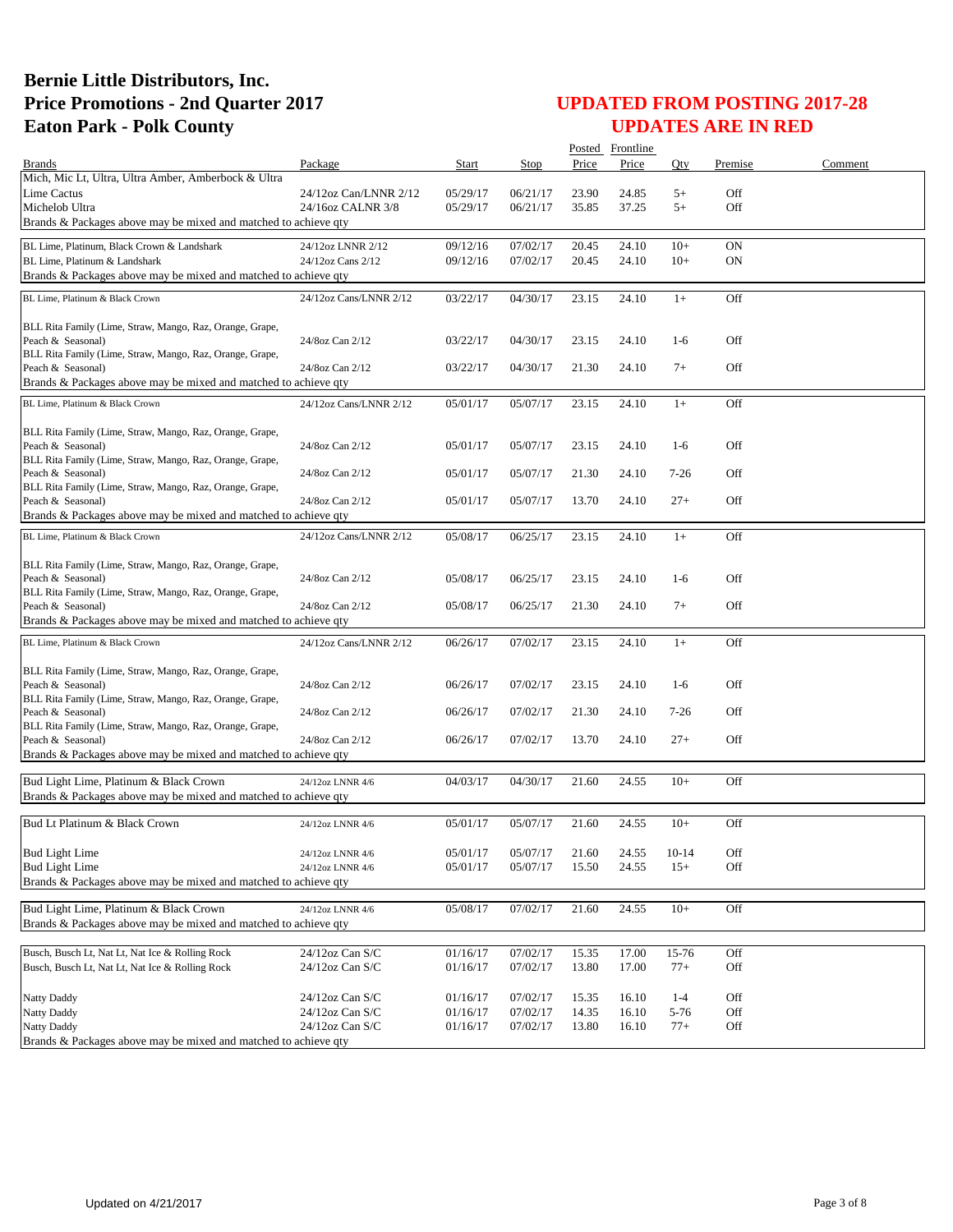|                                                                                                        |                     |          |                      |                | Posted Frontline |           |            |         |
|--------------------------------------------------------------------------------------------------------|---------------------|----------|----------------------|----------------|------------------|-----------|------------|---------|
| <b>Brands</b>                                                                                          | Package             | Start    | Stop                 | Price          | Price            | Oty       | Premise    | Comment |
| Busch, Busch Lt, Nat Lt, Nat Ice, Bud Ice, Rolling Rock                                                |                     |          |                      |                |                  |           |            |         |
| & Busch Ice<br>Busch, Busch Lt, Nat Lt, Nat Ice, Bud Ice, Rolling Rock                                 | 18/12oz Cans/LNNR   | 04/03/17 | 04/16/17             | 10.95          | 12.40            | 20-39     | Off        |         |
| & Busch Ice                                                                                            | 18/12oz Cans/LNNR   | 04/03/17 | 04/16/17             | 9.35           | 12.40            | $40+$     | Off        |         |
| Brands & Packages above may be mixed and matched to achieve qty                                        |                     |          |                      |                |                  |           |            |         |
|                                                                                                        |                     |          |                      |                |                  |           |            |         |
| Busch, Busch Lt, Nat Lt, Nat Ice, Bud Ice, Rolling Rock                                                |                     |          |                      |                |                  |           |            |         |
| & Busch Ice<br>Brands & Packages above may be mixed and matched to achieve qty                         | 18/12oz Cans/LNNR   | 04/17/17 | 07/02/17             | 9.35           | 12.40            | $40+$     | Off        |         |
|                                                                                                        |                     |          |                      |                |                  |           |            |         |
| King Cobra & High Gravity                                                                              | 24/16oz Can 6/4     | 09/12/16 | 07/02/17             | 17.75          | 19.55            | $5+$      | Off        |         |
| Brands & Packages above may be mixed and matched to achieve qty                                        |                     |          |                      |                |                  |           |            |         |
| Spiked Seltzer Family (Lime, Orange, Gpfrt, Cran)                                                      | 24/12oz LNR-Can 4/6 | 04/24/17 | 04/29/17             | \$19.20        | \$28.50          | $5+$      | Off        |         |
| Brands & Packages above may be mixed and matched to achieve qty                                        |                     |          |                      |                |                  |           |            |         |
|                                                                                                        |                     |          |                      |                |                  |           |            |         |
| Shock Top & Shock Top Sampler                                                                          | 24/12oz LNNR        | 09/12/16 | 07/02/17             | 19.70          | 27.75            | $56+$     | Off        |         |
| Shock Top & Shock Top Lemon                                                                            | 15/12oz Can         | 09/12/16 | 07/02/17             | 13.65          | 15.25            | $50+$     | Off        |         |
|                                                                                                        | 30/12oz Can 2/15    |          |                      |                |                  |           |            |         |
| Shock Top & Shock Top Lemon                                                                            |                     | 09/12/16 | 07/02/17             | 25.70          | 28.90            | $25+$     | Off        |         |
| Shock Top, Apple Wheat, Lemon, Pumpkin, Rasp, IPA, Winter<br>Combo, Choc, Pretzel, Ginger, Ruby Red    | 24/12oz LNNR 4/6    | 03/13/17 | 06/10/17             | 27.10          | 27.75            | $1-19$    | Off        |         |
| Shock Top, Apple Wheat, Lemon, Pumpkin, Rasp, IPA, Winter                                              |                     |          |                      |                |                  |           |            |         |
| Combo, Choc, Pretzel, Ginger, Ruby Red                                                                 | 24/12oz LNNR 4/6    | 03/13/17 | 06/10/17             | 26.10          | 27.75            | $20 - 55$ | Off        |         |
| Shock Top, Apple Wheat, Lemon, Pumpkin, Rasp, IPA, Winter<br>Combo, Choc, Pretzel, Ginger, Ruby Red    | 24/12oz LNNR 4/6    | 03/13/17 | 06/10/17             | 25.10          | 27.75            | 56-111    | Off        |         |
| Shock Top, Apple Wheat, Lemon, Pumpkin, Rasp, IPA, Winter                                              |                     |          |                      |                |                  |           |            |         |
| Combo, Choc, Pretzel, Ginger, Ruby Red                                                                 | 24/12oz LNNR 4/6    | 03/13/17 | 06/10/17             | 24.10          | 27.75            | $112+$    | Off        |         |
| Brands & Packages above may be mixed and matched to achieve qty                                        |                     |          |                      |                |                  |           |            |         |
| Shock Top, Apple Wheat, Lemon, Pumpkin, Rasp, IPA, Winter                                              |                     |          |                      |                |                  |           |            |         |
| Combo, Choc, Pretzel, Ginger, Ruby Red<br>Shock Top, Apple Wheat, Lemon, Pumpkin, Rasp, IPA, Winter    | 24/12oz LNNR 4/6    | 06/12/17 | 06/18/17             | 27.10          | 27.75            | $1-19$    | Off        |         |
| Combo, Choc, Pretzel, Ginger, Ruby Red                                                                 | 24/12oz LNNR 4/6    | 06/12/17 | 06/18/17             | 19.20          | 27.75            | $20+$     | Off        |         |
| Brands & Packages above may be mixed and matched to achieve qty                                        |                     |          |                      |                |                  |           |            |         |
| Shock Top, Apple Wheat, Lemon, Pumpkin, Rasp, IPA, Winter                                              |                     |          |                      |                |                  |           |            |         |
| Combo, Choc, Pretzel, Ginger, Ruby Red                                                                 | 24/12oz LNNR 4/6    | 06/19/17 | 09/02/17             | 27.10          | 27.75            | $1-19$    | Off        |         |
| Shock Top, Apple Wheat, Lemon, Pumpkin, Rasp, IPA, Winter                                              |                     |          |                      |                |                  |           |            |         |
| Combo, Choc, Pretzel, Ginger, Ruby Red<br>Shock Top, Apple Wheat, Lemon, Pumpkin, Rasp, IPA, Winter    | 24/12oz LNNR 4/6    | 06/19/17 | 09/02/17             | 26.10          | 27.75            | $20 - 55$ | Off        |         |
| Combo, Choc, Pretzel, Ginger, Ruby Red                                                                 | 24/12oz LNNR 4/6    | 06/19/17 | 09/02/17             | 25.10          | 27.75            | 56-111    | Off        |         |
| Shock Top, Apple Wheat, Lemon, Pumpkin, Rasp, IPA, Winter<br>Combo, Choc, Pretzel, Ginger, Ruby Red    | 24/12oz LNNR 4/6    | 06/19/17 | 09/02/17             | 24.10          | 27.75            | $112+$    | Off        |         |
| Brands & Packages above may be mixed and matched to achieve qty                                        |                     |          |                      |                |                  |           |            |         |
|                                                                                                        |                     |          |                      |                |                  |           |            |         |
| Wild Blue & Redbridge                                                                                  | 24/12oz LNNR 4/6    | 11/14/16 | 07/02/17             | 28.65          | 29.35            | $28+$     | Off        |         |
| Brands & Packages above may be mixed and matched to achieve qty                                        |                     |          |                      |                |                  |           |            |         |
|                                                                                                        | 24/12oz LNNR 4/6    |          |                      |                |                  |           |            |         |
| Kirin Ichiban & Kirin Light<br>Brands & Packages above may be mixed and matched to achieve qty         |                     | 11/14/16 | 07/02/17             | 23.50          | 27.75            | $10+$     | Off        |         |
|                                                                                                        |                     |          |                      |                |                  |           |            |         |
| Becks, Lt, Dark, Oktob, Sapphire, Becks NA & Bass                                                      | 24/12oz LNNR 4/6    | 09/12/16 | 05/21/17             | 22.05          | 24.55            | 56-111    | Off        |         |
| Becks, Lt, Dark, Oktob, Sapphire, Becks NA & Bass                                                      | 24/12oz LNNR 4/6    | 09/12/16 | 05/21/17             | 19.80          | 24.55            | $112+$    | Off        |         |
| Brands & Packages above may be mixed and matched to achieve qty                                        |                     |          |                      |                |                  |           |            |         |
| Becks, Lt, Dark, Oktob, Sapphire                                                                       | 24/12oz LNNR 4/6    | 05/22/17 | 05/28/17             | 15.85          | 24.55            | $20+$     | Off        |         |
|                                                                                                        |                     |          |                      |                |                  |           |            |         |
| Bass Ale & Beck's NA                                                                                   | 24/12oz LNNR 4/6    | 05/22/17 | 05/28/17             | 22.05          | 24.55            | 56-111    | Off        |         |
| Bass Ale & Beck's NA<br>Brands & Packages above may be mixed and matched to achieve qty                | 24/12oz LNNR 4/6    | 05/22/17 | 05/28/17             | 19.80          | 24.55            | $112+$    | Off        |         |
|                                                                                                        |                     |          |                      |                |                  |           |            |         |
| Becks, Lt, Dark, Oktob, Sapphire, Becks NA & Bass<br>Becks, Lt, Dark, Oktob, Sapphire, Becks NA & Bass | 24/12oz LNNR 4/6    | 05/29/17 | 07/02/17<br>07/02/17 | 22.05<br>19.80 | 24.55<br>24.55   | 56-111    | Off<br>Off |         |
| Brands & Packages above may be mixed and matched to achieve qty                                        | 24/12oz LNNR 4/6    | 05/29/17 |                      |                |                  | $112+$    |            |         |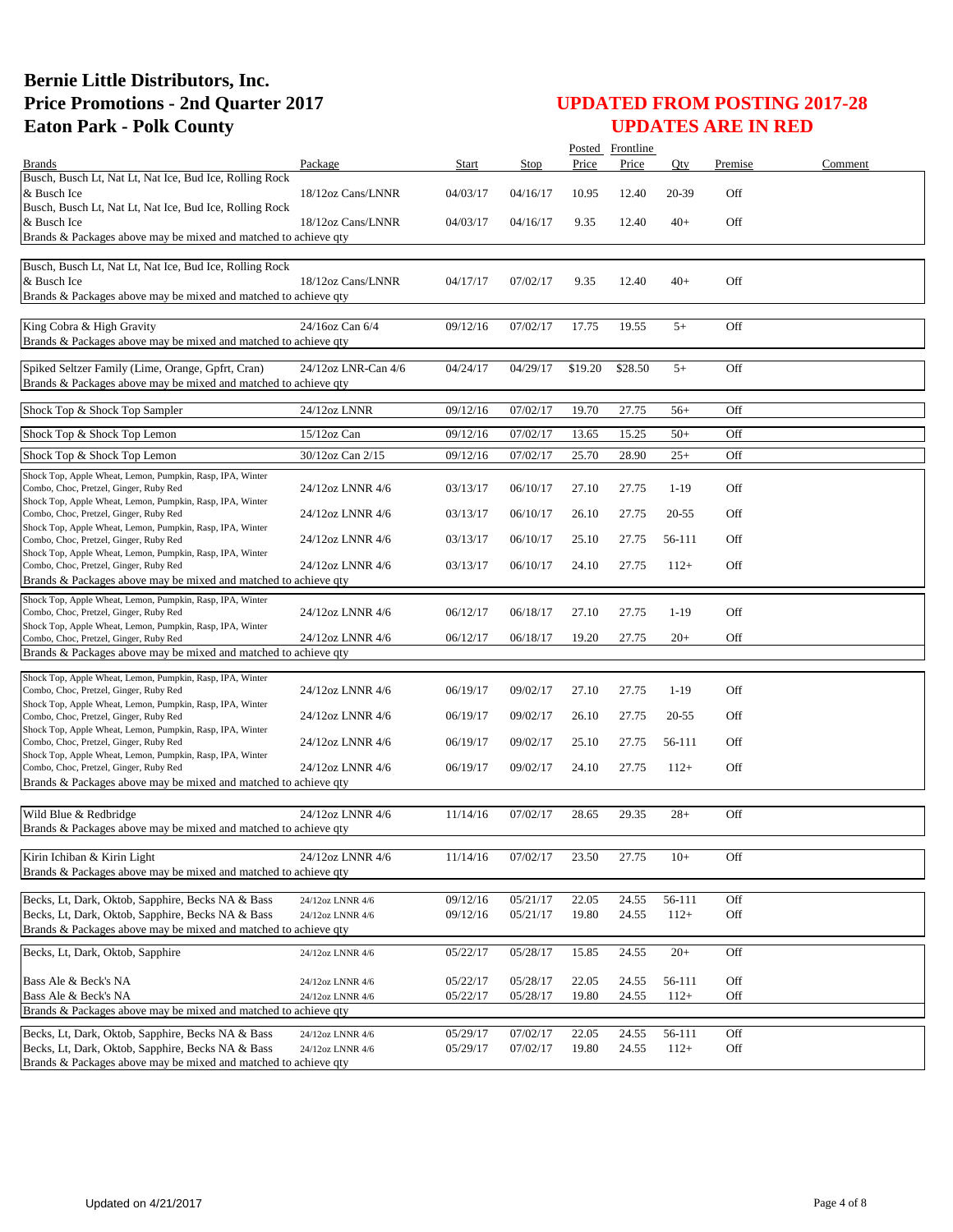|                                                                          |                       |          |          |       | Posted Frontline |         |         |         |
|--------------------------------------------------------------------------|-----------------------|----------|----------|-------|------------------|---------|---------|---------|
| <b>Brands</b>                                                            | Package               | Start    | Stop     | Price | Price            | Oty     | Premise | Comment |
| Becks, Light, Dark, Oktoberfest, Sapphire & Bass                         | 24/12oz LNNR/CAN 2/12 | 03/06/17 | 04/16/17 | 20.35 | 24.10            | 56-111  | Off     |         |
| Becks, Light, Dark, Oktoberfest, Sapphire & Bass                         | 24/12oz LNNR/CAN 2/12 | 03/06/17 | 04/16/17 | 19.80 | 24.10            | $112+$  | Off     |         |
| <b>Land Shark</b>                                                        | 24/12oz LNNR/CAN 2/12 | 03/06/17 | 04/16/17 | 22.15 | 24.10            | 56-111  | Off     |         |
| <b>Land Shark</b>                                                        | 24/12oz LNNR/CAN 2/12 | 03/06/17 | 04/16/17 | 20.35 | 24.10            | $112+$  | Off     |         |
| Brands & Packages above may be mixed and matched to achieve qty          |                       |          |          |       |                  |         |         |         |
| Becks, Light, Dark, Oktoberfest, Sapphire & Bass                         | 24/12oz LNNR/CAN 2/12 | 04/17/17 | 04/23/17 | 19.20 | 24.10            | $10+$   | Off     |         |
|                                                                          |                       |          |          |       |                  |         |         |         |
| Land Shark                                                               | 24/12oz LNNR/CAN 2/12 | 04/17/17 | 04/23/17 | 19.20 | 24.10            | $10+$   | Off     |         |
| Brands & Packages above may be mixed and matched to achieve qty          |                       |          |          |       |                  |         |         |         |
| Becks, Light, Dark, Oktoberfest, Sapphire & Bass                         | 24/12oz LNNR/CAN 2/12 | 04/24/17 | 05/07/17 | 20.35 | 24.10            | 56-111  | Off     |         |
| Becks, Light, Dark, Oktoberfest, Sapphire & Bass                         | 24/12oz LNNR/CAN 2/12 | 04/24/17 | 05/07/17 | 19.80 | 24.10            | $112+$  | Off     |         |
|                                                                          |                       |          |          |       |                  |         |         |         |
| <b>Land Shark</b>                                                        | 24/12oz LNNR/CAN 2/12 | 04/24/17 | 05/07/17 | 22.15 | 24.10            | 56-111  | Off     |         |
| <b>Land Shark</b>                                                        | 24/12oz LNNR/CAN 2/12 | 04/24/17 | 05/07/17 | 20.35 | 24.10            | $112+$  | Off     |         |
| Brands & Packages above may be mixed and matched to achieve qty          |                       |          |          |       |                  |         |         |         |
| Becks, Light, Dark, Oktoberfest, Sapphire & Bass                         | 24/12oz LNNR/CAN 2/12 | 05/08/17 | 05/14/17 | 19.20 | 24.10            | $10+$   | Off     |         |
|                                                                          |                       |          |          |       |                  |         |         |         |
| Land Shark                                                               | 24/12oz LNNR/CAN 2/12 | 05/08/17 | 05/14/17 | 19.20 | 24.10            | $10+$   | Off     |         |
| Brands & Packages above may be mixed and matched to achieve gty          |                       |          |          |       |                  |         |         |         |
| Becks, Light, Dark, Oktoberfest, Sapphire & Bass                         | 24/12oz LNNR/CAN 2/12 | 05/15/17 | 06/11/17 | 20.35 | 24.10            | 56-111  | Off     |         |
| Becks, Light, Dark, Oktoberfest, Sapphire & Bass                         | 24/12oz LNNR/CAN 2/12 | 05/15/17 | 06/11/17 | 19.80 | 24.10            | $112+$  | Off     |         |
|                                                                          |                       |          |          |       |                  |         |         |         |
| Land Shark                                                               | 24/12oz LNNR/CAN 2/12 | 05/15/17 | 06/11/17 | 22.15 | 24.10            | 56-111  | Off     |         |
| <b>Land Shark</b>                                                        | 24/12oz LNNR/CAN 2/12 | 05/15/17 | 06/11/17 | 20.35 | 24.10            | $112+$  | Off     |         |
| Brands & Packages above may be mixed and matched to achieve qty          |                       |          |          |       |                  |         |         |         |
| Becks, Light, Dark, Oktoberfest, Sapphire & Bass                         | 24/12oz LNNR/CAN 2/12 | 06/12/17 | 06/18/17 | 20.20 | 24.10            | $10+$   | Off     |         |
|                                                                          |                       |          |          |       |                  |         |         |         |
| Land Shark                                                               | 24/12oz LNNR/CAN 2/12 | 06/12/17 | 06/18/17 | 20.20 | 24.10            | $10+$   | Off     |         |
| Brands & Packages above may be mixed and matched to achieve qty          |                       |          |          |       |                  |         |         |         |
| Becks, Light, Dark, Oktoberfest, Sapphire & Bass                         | 24/12oz LNNR/CAN 2/12 | 06/19/17 | 07/09/17 | 20.35 | 24.10            | 56-111  | Off     |         |
| Becks, Light, Dark, Oktoberfest, Sapphire & Bass                         | 24/12oz LNNR/CAN 2/12 | 06/19/17 | 07/09/17 | 19.80 | 24.10            | $112+$  | Off     |         |
|                                                                          |                       |          |          |       |                  |         |         |         |
| <b>Land Shark</b>                                                        | 24/12oz LNNR/CAN 2/12 | 06/19/17 | 07/09/17 | 22.15 | 24.10            | 56-111  | Off     |         |
| <b>Land Shark</b>                                                        | 24/12oz LNNR/CAN 2/12 | 06/19/17 | 07/09/17 | 20.35 | 24.10            | $112+$  | Off     |         |
| Brands & Packages above may be mixed and matched to achieve qty          |                       |          |          |       |                  |         |         |         |
| Beck's, Sapphire, Black Crown, BL Lime, Platinum,                        |                       |          |          |       |                  |         |         |         |
| Michelob Ultra & Landshark                                               | 24/16oz CAN 6/4       | 02/06/17 | 07/02/17 | 25.75 | 28.00            | $1-2$   | Off     |         |
| Beck's, Sapphire, Black Crown, BL Lime, Platinum,                        |                       |          |          |       |                  |         |         |         |
| Michelob Ultra & Landshark                                               | 24/16oz CAN 6/4       | 02/06/17 | 07/02/17 | 24.90 | 28.00            | $3+$    | Off     |         |
|                                                                          |                       |          |          |       |                  |         |         |         |
| Shock Top, Apple, Lemon, Pumpkin, Shockolate &                           |                       |          |          |       |                  |         |         |         |
| <b>Twisted Pretzel</b>                                                   | 24/16oz CAN 6/4       | 02/06/17 | 07/02/17 | 29.80 | 33.50            | $1 - 2$ | Off     |         |
| Shock Top, Apple, Lemon, Pumpkin, Shockolate &<br><b>Twisted Pretzel</b> | 24/16oz CAN 6/4       |          | 07/02/17 |       |                  |         | Off     |         |
|                                                                          |                       | 02/06/17 |          | 24.90 | 33.50            | $3+$    |         |         |
| Goose 312, IPA, Green Line & Four Star Pilsner                           | 24/16oz CAN 6/4       | 02/06/17 | 07/02/17 | 29.80 | 31.95            | $1 - 2$ | Off     |         |
| Goose 312, IPA, Green Line & Four Star Pilsner                           | 24/16oz CAN 6/4       | 02/06/17 | 07/02/17 | 24.90 | 31.95            | $3+$    | Off     |         |
|                                                                          |                       |          |          |       |                  |         |         |         |
| Bud Chelada, Bud Lt Chelada                                              | 24/16oz Can 6/4       | 02/06/17 | 07/02/17 | 29.80 | 33.50            | $1+$    | Off     |         |
|                                                                          |                       |          |          |       |                  |         |         |         |
| Rita Splash (Lime, Strawberry & Pineapple)                               | 24/16oz CAN 4/6       | 02/06/17 | 07/02/17 | 29.80 | 37.50            | $1+$    | Off     |         |
| BL Lime Rita Family & Oculto                                             |                       |          |          |       |                  |         |         |         |
| Brands & Packages above may be mixed and matched to achieve qty          | 24/16oz CAN 6/4       | 02/06/17 | 07/02/17 | 29.80 | 37.50            | $1+$    | Off     |         |
|                                                                          |                       |          |          |       |                  |         |         |         |
| <b>Boddington's Pub</b>                                                  | 24/16oz CAN 6/4       | 01/04/16 | 07/02/17 | 39.15 | 41.75            | $72+$   | Off     |         |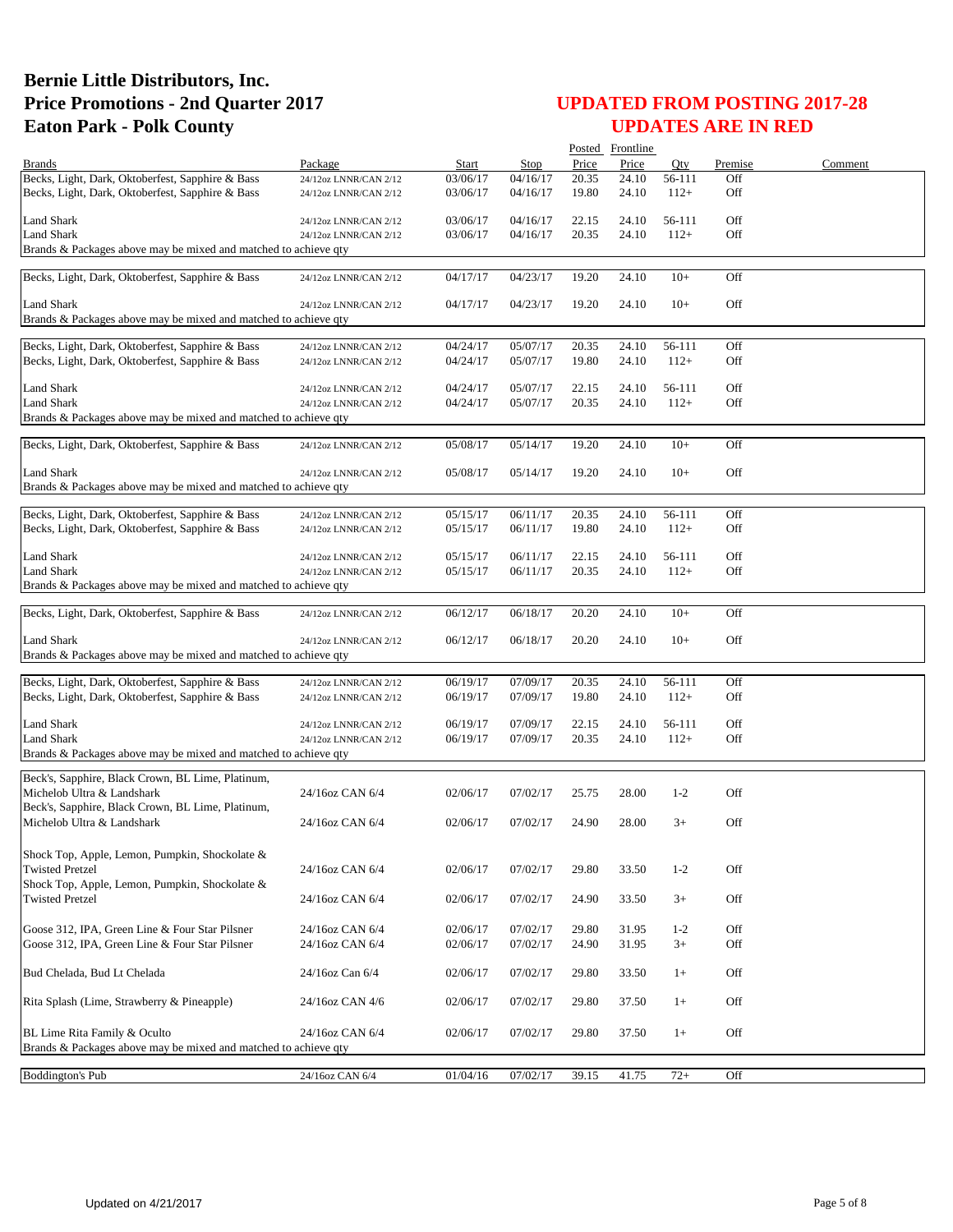|                                                                                                                                                                                                                                             |                                                 |              |          |       | Posted Frontline |           |         |         |
|---------------------------------------------------------------------------------------------------------------------------------------------------------------------------------------------------------------------------------------------|-------------------------------------------------|--------------|----------|-------|------------------|-----------|---------|---------|
| <b>Brands</b>                                                                                                                                                                                                                               | Package                                         | <b>Start</b> | Stop     | Price | Price            | Qty       | Premise | Comment |
| BP Blueberry, Oktoberfest, Pumpkin, Summer, Winter, Spring,<br>Toasted Lager, Hoptical Illusion, Mosaic Session IPA & Honey<br>Robber                                                                                                       | 24/12oz LNNR 4/6                                | 03/20/17     | 06/25/17 | 27.70 | 30.90            | $25 - 55$ | Off     |         |
| BP Blueberry, Oktoberfest, Pumpkin, Summer, Winter, Spring,<br>Toasted Lager, Hoptical Illusion, Mosaic Session IPA & Honey<br>Robber                                                                                                       | 24/12oz LNNR 4/6                                | 03/20/17     | 06/25/17 | 26.70 | 30.90            | $56+$     | Off     |         |
| Goose 312, 312 Pale Ale, Honkers, IPA, Winter, Summer, Harvest<br>Ale, Sixth Day, Endless IPA, Rambler IPA, Oktob, 10 Hills Pale Ale,<br>Four Star, Green Line, Preseason                                                                   | 24/12oz LNNR/Can 4/6                            | 03/20/17     | 06/25/17 | 27.70 | 30.90            | $25 - 55$ | Off     |         |
| Goose 312, 312 Pale Ale, Honkers, IPA, Winter, Summer, Harvest<br>Ale, Sixth Day, Endless IPA, Rambler IPA, Oktob, 10 Hills Pale Ale,<br>Four Star, Green Line, Preseason                                                                   | 24/12oz LNNR/Can 4/6                            | 03/20/17     | 06/25/17 | 26.70 | 30.90            | $56+$     | Off     |         |
| Brands & Packages above may be mixed and matched to achieve qty                                                                                                                                                                             |                                                 |              |          |       |                  |           |         |         |
| BP Blueberry, Oktoberfest, Pumpkin, Summer, Winter, Spring,<br>Toasted Lager, Hoptical Illusion, Mosaic Session IPA & Honey<br>Robber                                                                                                       | 24/12oz LNNR 4/6                                | 06/26/17     | 07/02/17 | 19.20 | 30.90            | $10+$     | Off     |         |
| Goose 312, 312 Pale Ale, Honkers, IPA, Winter, Summer, Harvest<br>Ale, Sixth Day, Endless IPA, Rambler IPA, Oktob, 10 Hills Pale Ale,<br>Four Star, Green Line, Preseason<br>Goose 312, 312 Pale Ale, Honkers, IPA, Winter, Summer, Harvest | 24/12oz LNNR/Can 4/6                            | 06/26/17     | 07/02/17 | 27.70 | 30.90            | $25 - 55$ | Off     |         |
| Ale, Sixth Day, Endless IPA, Rambler IPA, Oktob, 10 Hills Pale Ale,<br>Four Star, Green Line, Preseason<br>Brands & Packages above may be mixed and matched to achieve qty                                                                  | 24/12oz LNNR/Can 4/6                            | 06/26/17     | 07/02/17 | 26.70 | 30.90            | $56+$     | Off     |         |
| Shock Top, Wheat IPA, Lemon, Pumpkin, Variety, Apple, Winter,<br>Honey Bourbon, Choc, Pretzel, Ginger & Ruby Red                                                                                                                            | 24/12oz LNNR/Can 2/12                           | 01/23/17     | 07/02/17 | 24.60 | 27.75            | 14-55     | Off     |         |
| Shock Top, Wheat IPA, Lemon, Pumpkin, Variety, Apple, Winter,<br>Honey Bourbon, Choc, Pretzel, Ginger & Ruby Red<br>Shock Top, Wheat IPA, Lemon, Pumpkin, Variety, Apple, Winter,                                                           | 24/12oz LNNR/Can 2/12                           | 01/23/17     | 07/02/17 | 23.60 | 27.75            | 56-111    | Off     |         |
| Honey Bourbon, Choc, Pretzel, Ginger & Ruby Red                                                                                                                                                                                             | 24/12oz LNNR/Can 2/12                           | 01/23/17     | 07/02/17 | 22.60 | 27.75            | $112+$    | Off     |         |
| Goose 312, 312 Pale, Honkers, IPA, Winter, Summer, Fall, Harvest<br>Ale, Endless IPA, Winter, Four Star, Green Line, Seasonals                                                                                                              | 24/12oz LNNR/CN 2/12                            | 01/23/17     | 07/02/17 | 26.25 | 29.65            | 14-55     | Off     |         |
| Goose 312, 312 Pale, Honkers, IPA, Winter, Summer, Fall, Harvest<br>Ale, Endless IPA, Winter, Four Star, Green Line, Seasonals                                                                                                              | 24/12oz LNNR/CN 2/12                            | 01/23/17     | 07/02/17 | 25.25 | 29.65            | $56+$     | Off     |         |
| Brands & Packages above may be mixed and matched to achieve qty                                                                                                                                                                             |                                                 |              |          |       |                  |           |         |         |
| Goose Seasonal Sampler                                                                                                                                                                                                                      | 24/12oz Can                                     | 01/02/17     | 07/02/17 | 25.45 | 28.85            | 14-55     | Off     |         |
| Goose Seasonal Sampler                                                                                                                                                                                                                      | $24/12$ oz Can                                  | 01/02/17     | 07/02/17 | 24.45 | 28.85            | $56+$     | Off     |         |
| Brands & Packages above may be mixed and matched to achieve qty                                                                                                                                                                             |                                                 |              |          |       |                  |           |         |         |
| Goose Seasonal Sampler                                                                                                                                                                                                                      | 24/12oz LNNR                                    | 01/02/17     | 07/02/17 | 26.80 | 28.85            | $10 - 55$ | Off     |         |
| Goose Seasonal Sampler                                                                                                                                                                                                                      | 24/12oz LNNR                                    | 01/02/17     | 07/02/17 | 25.50 | 28.85            | 56-111    | Off     |         |
| Goose Seasonal Sampler                                                                                                                                                                                                                      | 24/12oz LNNR                                    | 01/02/17     | 07/02/17 | 24.50 | 28.85            | $112+$    | Off     |         |
| Brands & Packages above may be mixed and matched to achieve qty                                                                                                                                                                             |                                                 |              |          |       |                  |           |         |         |
| Stella Artois                                                                                                                                                                                                                               | 20/9.6oz LNR                                    | 09/12/16     | 07/02/17 | 19.90 | 21.95            | $3+$      | Off     |         |
| Stella Artois, Cidre, Hoegaarden, Leffe Blonde/Brown                                                                                                                                                                                        | 24/11.2oz LNNR/CN 4/6                           | 04/03/17     | 04/23/17 | 26.40 | 32.55            | 56-111    | Off     |         |
| Stella Artois, Cidre, Hoegaarden, Leffe Blonde/Brown                                                                                                                                                                                        | 24/11.2oz LNNR/CN 4/6                           | 04/03/17     | 04/23/17 | 25.75 | 32.55            | 112-215   | Off     |         |
| Stella Artois, Cidre, Hoegaarden, Leffe Blonde/Brown                                                                                                                                                                                        | 24/11.2oz LNNR/CN 4/6                           | 04/03/17     | 04/23/17 | 24.46 | 32.55            | $216+$    | Off     |         |
|                                                                                                                                                                                                                                             |                                                 |              |          |       |                  |           |         |         |
| Stella, Stella Cidre, Hoegaarden, Belgian Sampler                                                                                                                                                                                           | 24/11.2oz LNNR/Can 2/12 &<br>20/14.9oz Can 2/12 | 04/03/17     | 04/23/17 | 30.30 | 33.30            | $1 - 4$   | Off     |         |
| Stella, Stella Cidre, Hoegaarden, Belgian Sampler                                                                                                                                                                                           | 24/11.2oz LNNR/Can 2/12 &<br>20/14.9oz Can 2/12 | 04/03/17     | 04/23/17 | 27.00 | 33.30            | $5 - 55$  | Off     |         |
| Stella, Stella Cidre, Hoegaarden, Belgian Sampler                                                                                                                                                                                           | 24/11.2oz LNNR/Can 2/12 &<br>20/14.9oz Can 2/12 | 04/03/17     | 04/23/17 | 26.40 | 33.30            | 56-111    | Off     |         |
| Stella, Stella Cidre, Hoegaarden, Belgian Sampler                                                                                                                                                                                           | 24/11.2oz LNNR/Can 2/12 &<br>20/14.9oz Can 2/12 | 04/03/17     | 04/23/17 | 25.75 | 33.30            | $112+$    | Off     |         |
| Brands & Packages above may be mixed and matched to achieve qty                                                                                                                                                                             |                                                 |              |          |       |                  |           |         |         |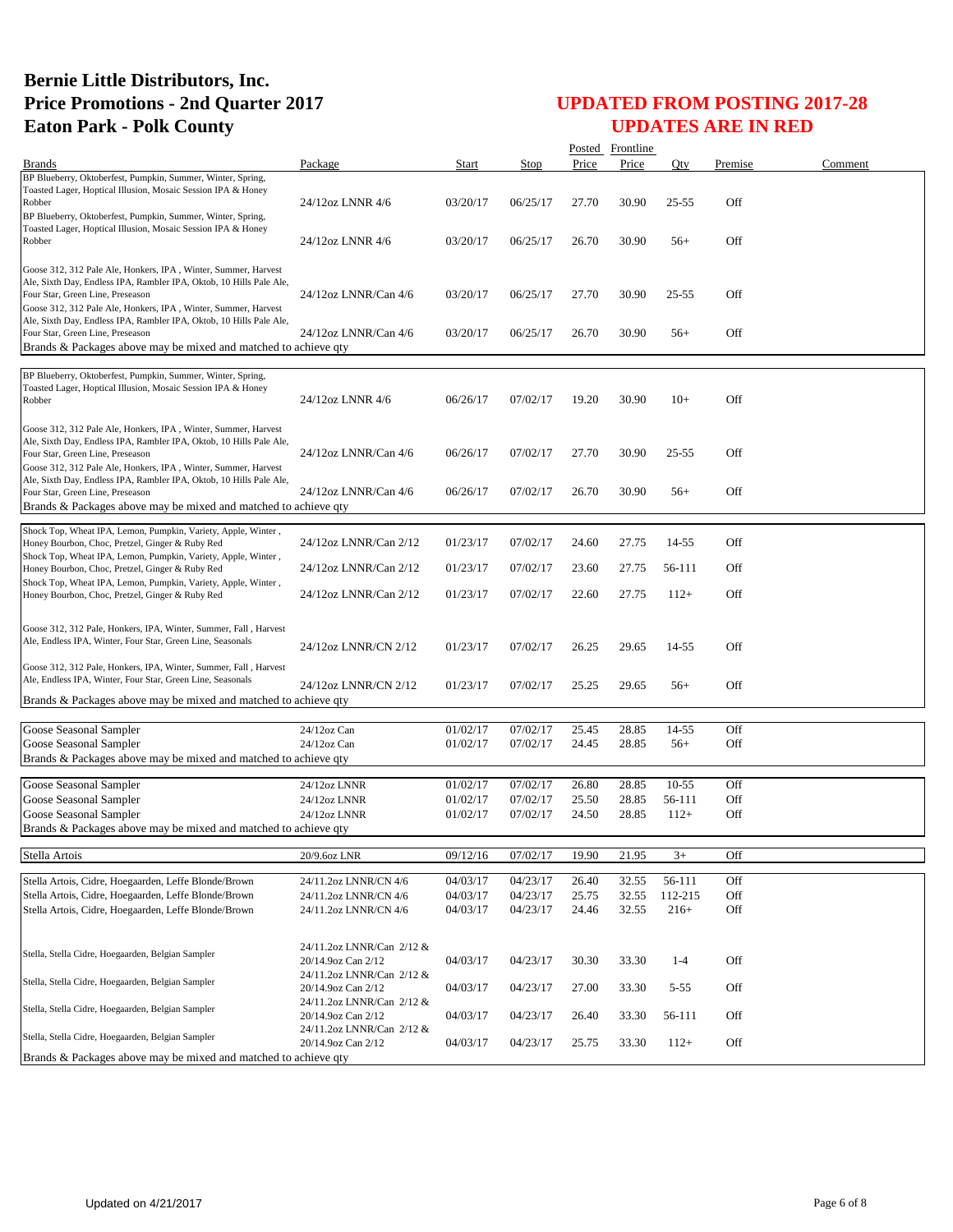| Price<br>Price<br>Oty<br>Premise<br>Comment<br><b>Brands</b><br>Package<br>Start<br>Stop<br>Stella Artois, Cidre, Hoegaarden, Leffe Blonde/Brown<br>26.40<br>32.55<br>Off<br>24/11.2oz LNNR 4/6<br>04/24/17<br>04/30/17<br>56-111<br>Off<br>Stella Artois, Cidre, Hoegaarden, Leffe Blonde/Brown<br>04/24/17<br>04/30/17<br>25.75<br>32.55<br>112-215<br>24/11.2oz LNNR 4/6<br>Stella Artois, Cidre, Hoegaarden, Leffe Blonde/Brown<br>04/30/17<br>Off<br>04/24/17<br>24.46<br>32.55<br>$216+$<br>24/11.2oz LNNR 4/6<br>$10+$<br>Off<br>04/24/17<br>04/30/17<br>21.60<br>32.55<br>Stella Artois<br>24/11.2oz Can 4/6<br>24/11.2oz LNNR/Can 2/12 &<br>Stella, Stella Cidre, Hoegaarden, Belgian Sampler<br>Off<br>04/24/17<br>04/30/17<br>30.30<br>33.30<br>$1-4$<br>20/14.9oz Can 2/12<br>24/11.2oz LNNR/Can 2/12 &<br>Stella, Stella Cidre, Hoegaarden, Belgian Sampler<br>04/30/17<br>Off<br>04/24/17<br>27.00<br>33.30<br>$5 - 55$<br>20/14.9oz Can 2/12<br>24/11.2oz LNNR/Can 2/12 &<br>Stella, Stella Cidre, Hoegaarden, Belgian Sampler<br>04/30/17<br>Off<br>04/24/17<br>26.40<br>33.30<br>56-111<br>20/14.9oz Can 2/12<br>24/11.2oz LNNR/Can 2/12 &<br>Stella, Stella Cidre, Hoegaarden, Belgian Sampler<br>04/30/17<br>Off<br>20/14.9oz Can 2/12<br>04/24/17<br>25.75<br>33.30<br>$112+$<br>Brands & Packages above may be mixed and matched to achieve qty<br>07/02/17<br>32.55<br>56-111<br>Off<br>Stella Artois, Cidre, Hoegaarden, Leffe Blonde/Brown<br>24/11.2oz LNNR/CN 4/6<br>05/01/17<br>26.40<br>07/02/17<br>25.75<br>112-215<br>Off<br>05/01/17<br>32.55<br>Stella Artois, Cidre, Hoegaarden, Leffe Blonde/Brown<br>24/11.2oz LNNR/CN 4/6<br>07/02/17<br>Off<br>Stella Artois, Cidre, Hoegaarden, Leffe Blonde/Brown<br>05/01/17<br>24.46<br>32.55<br>$216+$<br>24/11.2oz LNNR/CN 4/6<br>24/11.2oz LNNR/Can 2/12 &<br>Stella, Stella Cidre, Hoegaarden, Belgian Sampler<br>05/01/17<br>07/02/17<br>30.30<br>33.30<br>Off<br>20/14.9oz Can 2/12<br>$1 - 4$<br>24/11.2oz LNNR/Can 2/12 &<br>Stella, Stella Cidre, Hoegaarden, Belgian Sampler<br>07/02/17<br>Off<br>05/01/17<br>27.00<br>33.30<br>$5 - 55$<br>20/14.9oz Can 2/12<br>24/11.2oz LNNR/Can 2/12 &<br>Stella, Stella Cidre, Hoegaarden, Belgian Sampler<br>07/02/17<br>20/14.9oz Can 2/12<br>05/01/17<br>26.40<br>33.30<br>56-111<br>Off<br>24/11.2oz LNNR/Can 2/12 &<br>Stella, Stella Cidre, Hoegaarden, Belgian Sampler<br>07/02/17<br>Off<br>20/14.9oz Can 2/12<br>05/01/17<br>25.75<br>33.30<br>$112+$<br>Brands & Packages above may be mixed and matched to achieve qty<br>Montejo<br>11/14/16<br>07/02/17<br>19.95<br>$5+$<br>Off & On<br>24/12oz Can 2/12<br>23.00<br>Kona Longboard, Fire Rock, Pipeline, Wailua Wheat, Koko Brown,<br>24/12oz LNNR 4/6<br>05/01/17<br>05/28/17<br>25.56<br>28.76<br>15-24<br>On $&$ Off<br>Castaway, Big Wave, Lemongrass & Lavaman<br>Kona Longboard, Fire Rock, Pipeline, Wailua Wheat, Koko Brown,<br>05/28/17<br>28.76<br>24/12oz LNNR 4/6<br>05/01/17<br>23.56<br>$25+$<br>On & Off<br>Castaway, Big Wave, Lemongrass & Lavaman<br>Brands & Packages above may be mixed and matched to achieve qty<br>Kona Longboard, Fire Rock, Pipeline, Wailua Wheat, Koko Brown,<br>09/03/17<br>On & Off<br>24/12oz LNNR 4/6<br>05/29/17<br>23.56<br>28.76<br>$25+$<br>Castaway, Big Wave, Lemongrass & Lavaman<br>Brands & Packages above may be mixed and matched to achieve gty<br>Kona Longboard, Castaway, Variety & Big Wave<br>2/12/12 LNNR & Can<br>04/03/17<br>04/30/17<br>23.98<br>27.18<br>$15+$<br>On & Off<br>Brands & Packages above may be mixed and matched to achieve qty<br>Widmer Hefeweizen, Drop Top Amber Ale, Drifter Pale Ale, Rotator<br>04/03/17<br>04/30/17<br>Off<br>IPA, Upheaval, Alchemy & BRRR<br>24/12oz LNNR 4/6<br>28.80<br>32.00<br>$15+$<br>Widmer Hefeweizen, Drop Top Amber Ale, Drifter Pale Ale, Rotator<br>Off<br>IPA, Upheaval, Alchemy & BRRR<br>24/12oz LNNR 4/6<br>05/29/17<br>07/02/17<br>28.80<br>32.00<br>$15+$<br>Brands & Packages above may be mixed and matched to achieve qty<br>27.00<br>29.15<br>$5+$<br>Off<br>24/12oz LNNR/Can 2/12<br>10/10/16<br>12/30/17<br>SweetWater 420, IPA & Tacklebox<br>Brands & Packages above may be mixed and matched to achieve qty<br>SweetWater 420, IPA<br>24/16oz Can 6/4<br>1/2/17<br>12/30/17<br>28.50<br>33.45<br>$2+$<br>Off<br>Brands & Packages above may be mixed and matched to achieve qty<br>3 Daughters Beach Blonde, Rod Bender, Stern Line, Bimini<br>6/3/17<br>Off<br>Twist & Blonde Coffee<br>24/12oz Can 4/6<br>4/30/17<br>28.00<br>30.00<br>$3+$<br>3 Daughters Beach Blonde, Rod Bender, Stern Line, Bimini<br>Off<br>Twist & Blonde Coffee<br>24/12oz Can 4/6<br>6/25/17<br>7/22/17<br>28.00<br>30.00<br>$1+$<br><b>Qty Change</b><br>Brands & Packages above may be mixed and matched to achieve qty<br>29.80<br>42.00<br>Off<br>24/16oz Cans<br>5/1/17<br>12/31/17<br>$2+$<br><b>NEW</b><br>3 Daughters Beach Blonde & Bimini Twist<br>Brands & Packages above may be mixed and matched to achieve qty |  |  | Posted Frontline |  |  |
|------------------------------------------------------------------------------------------------------------------------------------------------------------------------------------------------------------------------------------------------------------------------------------------------------------------------------------------------------------------------------------------------------------------------------------------------------------------------------------------------------------------------------------------------------------------------------------------------------------------------------------------------------------------------------------------------------------------------------------------------------------------------------------------------------------------------------------------------------------------------------------------------------------------------------------------------------------------------------------------------------------------------------------------------------------------------------------------------------------------------------------------------------------------------------------------------------------------------------------------------------------------------------------------------------------------------------------------------------------------------------------------------------------------------------------------------------------------------------------------------------------------------------------------------------------------------------------------------------------------------------------------------------------------------------------------------------------------------------------------------------------------------------------------------------------------------------------------------------------------------------------------------------------------------------------------------------------------------------------------------------------------------------------------------------------------------------------------------------------------------------------------------------------------------------------------------------------------------------------------------------------------------------------------------------------------------------------------------------------------------------------------------------------------------------------------------------------------------------------------------------------------------------------------------------------------------------------------------------------------------------------------------------------------------------------------------------------------------------------------------------------------------------------------------------------------------------------------------------------------------------------------------------------------------------------------------------------------------------------------------------------------------------------------------------------------------------------------------------------------------------------------------------------------------------------------------------------------------------------------------------------------------------------------------------------------------------------------------------------------------------------------------------------------------------------------------------------------------------------------------------------------------------------------------------------------------------------------------------------------------------------------------------------------------------------------------------------------------------------------------------------------------------------------------------------------------------------------------------------------------------------------------------------------------------------------------------------------------------------------------------------------------------------------------------------------------------------------------------------------------------------------------------------------------------------------------------------------------------------------------------------------------------------------------------------------------------------------------------------------------------------------------------------------------------------------------------------------------------------------------------------------------------------------------------------------------------------------------------------------------------------------------------------------------------------------------------------------------------------------------------------------------------------------------------------------------------------------------------------------------------------------------------------------------------------------------------------------------------------------------------------------------------------------|--|--|------------------|--|--|
|                                                                                                                                                                                                                                                                                                                                                                                                                                                                                                                                                                                                                                                                                                                                                                                                                                                                                                                                                                                                                                                                                                                                                                                                                                                                                                                                                                                                                                                                                                                                                                                                                                                                                                                                                                                                                                                                                                                                                                                                                                                                                                                                                                                                                                                                                                                                                                                                                                                                                                                                                                                                                                                                                                                                                                                                                                                                                                                                                                                                                                                                                                                                                                                                                                                                                                                                                                                                                                                                                                                                                                                                                                                                                                                                                                                                                                                                                                                                                                                                                                                                                                                                                                                                                                                                                                                                                                                                                                                                                                                                                                                                                                                                                                                                                                                                                                                                                                                                                                                                                                          |  |  |                  |  |  |
|                                                                                                                                                                                                                                                                                                                                                                                                                                                                                                                                                                                                                                                                                                                                                                                                                                                                                                                                                                                                                                                                                                                                                                                                                                                                                                                                                                                                                                                                                                                                                                                                                                                                                                                                                                                                                                                                                                                                                                                                                                                                                                                                                                                                                                                                                                                                                                                                                                                                                                                                                                                                                                                                                                                                                                                                                                                                                                                                                                                                                                                                                                                                                                                                                                                                                                                                                                                                                                                                                                                                                                                                                                                                                                                                                                                                                                                                                                                                                                                                                                                                                                                                                                                                                                                                                                                                                                                                                                                                                                                                                                                                                                                                                                                                                                                                                                                                                                                                                                                                                                          |  |  |                  |  |  |
|                                                                                                                                                                                                                                                                                                                                                                                                                                                                                                                                                                                                                                                                                                                                                                                                                                                                                                                                                                                                                                                                                                                                                                                                                                                                                                                                                                                                                                                                                                                                                                                                                                                                                                                                                                                                                                                                                                                                                                                                                                                                                                                                                                                                                                                                                                                                                                                                                                                                                                                                                                                                                                                                                                                                                                                                                                                                                                                                                                                                                                                                                                                                                                                                                                                                                                                                                                                                                                                                                                                                                                                                                                                                                                                                                                                                                                                                                                                                                                                                                                                                                                                                                                                                                                                                                                                                                                                                                                                                                                                                                                                                                                                                                                                                                                                                                                                                                                                                                                                                                                          |  |  |                  |  |  |
|                                                                                                                                                                                                                                                                                                                                                                                                                                                                                                                                                                                                                                                                                                                                                                                                                                                                                                                                                                                                                                                                                                                                                                                                                                                                                                                                                                                                                                                                                                                                                                                                                                                                                                                                                                                                                                                                                                                                                                                                                                                                                                                                                                                                                                                                                                                                                                                                                                                                                                                                                                                                                                                                                                                                                                                                                                                                                                                                                                                                                                                                                                                                                                                                                                                                                                                                                                                                                                                                                                                                                                                                                                                                                                                                                                                                                                                                                                                                                                                                                                                                                                                                                                                                                                                                                                                                                                                                                                                                                                                                                                                                                                                                                                                                                                                                                                                                                                                                                                                                                                          |  |  |                  |  |  |
|                                                                                                                                                                                                                                                                                                                                                                                                                                                                                                                                                                                                                                                                                                                                                                                                                                                                                                                                                                                                                                                                                                                                                                                                                                                                                                                                                                                                                                                                                                                                                                                                                                                                                                                                                                                                                                                                                                                                                                                                                                                                                                                                                                                                                                                                                                                                                                                                                                                                                                                                                                                                                                                                                                                                                                                                                                                                                                                                                                                                                                                                                                                                                                                                                                                                                                                                                                                                                                                                                                                                                                                                                                                                                                                                                                                                                                                                                                                                                                                                                                                                                                                                                                                                                                                                                                                                                                                                                                                                                                                                                                                                                                                                                                                                                                                                                                                                                                                                                                                                                                          |  |  |                  |  |  |
|                                                                                                                                                                                                                                                                                                                                                                                                                                                                                                                                                                                                                                                                                                                                                                                                                                                                                                                                                                                                                                                                                                                                                                                                                                                                                                                                                                                                                                                                                                                                                                                                                                                                                                                                                                                                                                                                                                                                                                                                                                                                                                                                                                                                                                                                                                                                                                                                                                                                                                                                                                                                                                                                                                                                                                                                                                                                                                                                                                                                                                                                                                                                                                                                                                                                                                                                                                                                                                                                                                                                                                                                                                                                                                                                                                                                                                                                                                                                                                                                                                                                                                                                                                                                                                                                                                                                                                                                                                                                                                                                                                                                                                                                                                                                                                                                                                                                                                                                                                                                                                          |  |  |                  |  |  |
|                                                                                                                                                                                                                                                                                                                                                                                                                                                                                                                                                                                                                                                                                                                                                                                                                                                                                                                                                                                                                                                                                                                                                                                                                                                                                                                                                                                                                                                                                                                                                                                                                                                                                                                                                                                                                                                                                                                                                                                                                                                                                                                                                                                                                                                                                                                                                                                                                                                                                                                                                                                                                                                                                                                                                                                                                                                                                                                                                                                                                                                                                                                                                                                                                                                                                                                                                                                                                                                                                                                                                                                                                                                                                                                                                                                                                                                                                                                                                                                                                                                                                                                                                                                                                                                                                                                                                                                                                                                                                                                                                                                                                                                                                                                                                                                                                                                                                                                                                                                                                                          |  |  |                  |  |  |
|                                                                                                                                                                                                                                                                                                                                                                                                                                                                                                                                                                                                                                                                                                                                                                                                                                                                                                                                                                                                                                                                                                                                                                                                                                                                                                                                                                                                                                                                                                                                                                                                                                                                                                                                                                                                                                                                                                                                                                                                                                                                                                                                                                                                                                                                                                                                                                                                                                                                                                                                                                                                                                                                                                                                                                                                                                                                                                                                                                                                                                                                                                                                                                                                                                                                                                                                                                                                                                                                                                                                                                                                                                                                                                                                                                                                                                                                                                                                                                                                                                                                                                                                                                                                                                                                                                                                                                                                                                                                                                                                                                                                                                                                                                                                                                                                                                                                                                                                                                                                                                          |  |  |                  |  |  |
|                                                                                                                                                                                                                                                                                                                                                                                                                                                                                                                                                                                                                                                                                                                                                                                                                                                                                                                                                                                                                                                                                                                                                                                                                                                                                                                                                                                                                                                                                                                                                                                                                                                                                                                                                                                                                                                                                                                                                                                                                                                                                                                                                                                                                                                                                                                                                                                                                                                                                                                                                                                                                                                                                                                                                                                                                                                                                                                                                                                                                                                                                                                                                                                                                                                                                                                                                                                                                                                                                                                                                                                                                                                                                                                                                                                                                                                                                                                                                                                                                                                                                                                                                                                                                                                                                                                                                                                                                                                                                                                                                                                                                                                                                                                                                                                                                                                                                                                                                                                                                                          |  |  |                  |  |  |
|                                                                                                                                                                                                                                                                                                                                                                                                                                                                                                                                                                                                                                                                                                                                                                                                                                                                                                                                                                                                                                                                                                                                                                                                                                                                                                                                                                                                                                                                                                                                                                                                                                                                                                                                                                                                                                                                                                                                                                                                                                                                                                                                                                                                                                                                                                                                                                                                                                                                                                                                                                                                                                                                                                                                                                                                                                                                                                                                                                                                                                                                                                                                                                                                                                                                                                                                                                                                                                                                                                                                                                                                                                                                                                                                                                                                                                                                                                                                                                                                                                                                                                                                                                                                                                                                                                                                                                                                                                                                                                                                                                                                                                                                                                                                                                                                                                                                                                                                                                                                                                          |  |  |                  |  |  |
|                                                                                                                                                                                                                                                                                                                                                                                                                                                                                                                                                                                                                                                                                                                                                                                                                                                                                                                                                                                                                                                                                                                                                                                                                                                                                                                                                                                                                                                                                                                                                                                                                                                                                                                                                                                                                                                                                                                                                                                                                                                                                                                                                                                                                                                                                                                                                                                                                                                                                                                                                                                                                                                                                                                                                                                                                                                                                                                                                                                                                                                                                                                                                                                                                                                                                                                                                                                                                                                                                                                                                                                                                                                                                                                                                                                                                                                                                                                                                                                                                                                                                                                                                                                                                                                                                                                                                                                                                                                                                                                                                                                                                                                                                                                                                                                                                                                                                                                                                                                                                                          |  |  |                  |  |  |
|                                                                                                                                                                                                                                                                                                                                                                                                                                                                                                                                                                                                                                                                                                                                                                                                                                                                                                                                                                                                                                                                                                                                                                                                                                                                                                                                                                                                                                                                                                                                                                                                                                                                                                                                                                                                                                                                                                                                                                                                                                                                                                                                                                                                                                                                                                                                                                                                                                                                                                                                                                                                                                                                                                                                                                                                                                                                                                                                                                                                                                                                                                                                                                                                                                                                                                                                                                                                                                                                                                                                                                                                                                                                                                                                                                                                                                                                                                                                                                                                                                                                                                                                                                                                                                                                                                                                                                                                                                                                                                                                                                                                                                                                                                                                                                                                                                                                                                                                                                                                                                          |  |  |                  |  |  |
|                                                                                                                                                                                                                                                                                                                                                                                                                                                                                                                                                                                                                                                                                                                                                                                                                                                                                                                                                                                                                                                                                                                                                                                                                                                                                                                                                                                                                                                                                                                                                                                                                                                                                                                                                                                                                                                                                                                                                                                                                                                                                                                                                                                                                                                                                                                                                                                                                                                                                                                                                                                                                                                                                                                                                                                                                                                                                                                                                                                                                                                                                                                                                                                                                                                                                                                                                                                                                                                                                                                                                                                                                                                                                                                                                                                                                                                                                                                                                                                                                                                                                                                                                                                                                                                                                                                                                                                                                                                                                                                                                                                                                                                                                                                                                                                                                                                                                                                                                                                                                                          |  |  |                  |  |  |
|                                                                                                                                                                                                                                                                                                                                                                                                                                                                                                                                                                                                                                                                                                                                                                                                                                                                                                                                                                                                                                                                                                                                                                                                                                                                                                                                                                                                                                                                                                                                                                                                                                                                                                                                                                                                                                                                                                                                                                                                                                                                                                                                                                                                                                                                                                                                                                                                                                                                                                                                                                                                                                                                                                                                                                                                                                                                                                                                                                                                                                                                                                                                                                                                                                                                                                                                                                                                                                                                                                                                                                                                                                                                                                                                                                                                                                                                                                                                                                                                                                                                                                                                                                                                                                                                                                                                                                                                                                                                                                                                                                                                                                                                                                                                                                                                                                                                                                                                                                                                                                          |  |  |                  |  |  |
|                                                                                                                                                                                                                                                                                                                                                                                                                                                                                                                                                                                                                                                                                                                                                                                                                                                                                                                                                                                                                                                                                                                                                                                                                                                                                                                                                                                                                                                                                                                                                                                                                                                                                                                                                                                                                                                                                                                                                                                                                                                                                                                                                                                                                                                                                                                                                                                                                                                                                                                                                                                                                                                                                                                                                                                                                                                                                                                                                                                                                                                                                                                                                                                                                                                                                                                                                                                                                                                                                                                                                                                                                                                                                                                                                                                                                                                                                                                                                                                                                                                                                                                                                                                                                                                                                                                                                                                                                                                                                                                                                                                                                                                                                                                                                                                                                                                                                                                                                                                                                                          |  |  |                  |  |  |
|                                                                                                                                                                                                                                                                                                                                                                                                                                                                                                                                                                                                                                                                                                                                                                                                                                                                                                                                                                                                                                                                                                                                                                                                                                                                                                                                                                                                                                                                                                                                                                                                                                                                                                                                                                                                                                                                                                                                                                                                                                                                                                                                                                                                                                                                                                                                                                                                                                                                                                                                                                                                                                                                                                                                                                                                                                                                                                                                                                                                                                                                                                                                                                                                                                                                                                                                                                                                                                                                                                                                                                                                                                                                                                                                                                                                                                                                                                                                                                                                                                                                                                                                                                                                                                                                                                                                                                                                                                                                                                                                                                                                                                                                                                                                                                                                                                                                                                                                                                                                                                          |  |  |                  |  |  |
|                                                                                                                                                                                                                                                                                                                                                                                                                                                                                                                                                                                                                                                                                                                                                                                                                                                                                                                                                                                                                                                                                                                                                                                                                                                                                                                                                                                                                                                                                                                                                                                                                                                                                                                                                                                                                                                                                                                                                                                                                                                                                                                                                                                                                                                                                                                                                                                                                                                                                                                                                                                                                                                                                                                                                                                                                                                                                                                                                                                                                                                                                                                                                                                                                                                                                                                                                                                                                                                                                                                                                                                                                                                                                                                                                                                                                                                                                                                                                                                                                                                                                                                                                                                                                                                                                                                                                                                                                                                                                                                                                                                                                                                                                                                                                                                                                                                                                                                                                                                                                                          |  |  |                  |  |  |
|                                                                                                                                                                                                                                                                                                                                                                                                                                                                                                                                                                                                                                                                                                                                                                                                                                                                                                                                                                                                                                                                                                                                                                                                                                                                                                                                                                                                                                                                                                                                                                                                                                                                                                                                                                                                                                                                                                                                                                                                                                                                                                                                                                                                                                                                                                                                                                                                                                                                                                                                                                                                                                                                                                                                                                                                                                                                                                                                                                                                                                                                                                                                                                                                                                                                                                                                                                                                                                                                                                                                                                                                                                                                                                                                                                                                                                                                                                                                                                                                                                                                                                                                                                                                                                                                                                                                                                                                                                                                                                                                                                                                                                                                                                                                                                                                                                                                                                                                                                                                                                          |  |  |                  |  |  |
|                                                                                                                                                                                                                                                                                                                                                                                                                                                                                                                                                                                                                                                                                                                                                                                                                                                                                                                                                                                                                                                                                                                                                                                                                                                                                                                                                                                                                                                                                                                                                                                                                                                                                                                                                                                                                                                                                                                                                                                                                                                                                                                                                                                                                                                                                                                                                                                                                                                                                                                                                                                                                                                                                                                                                                                                                                                                                                                                                                                                                                                                                                                                                                                                                                                                                                                                                                                                                                                                                                                                                                                                                                                                                                                                                                                                                                                                                                                                                                                                                                                                                                                                                                                                                                                                                                                                                                                                                                                                                                                                                                                                                                                                                                                                                                                                                                                                                                                                                                                                                                          |  |  |                  |  |  |
|                                                                                                                                                                                                                                                                                                                                                                                                                                                                                                                                                                                                                                                                                                                                                                                                                                                                                                                                                                                                                                                                                                                                                                                                                                                                                                                                                                                                                                                                                                                                                                                                                                                                                                                                                                                                                                                                                                                                                                                                                                                                                                                                                                                                                                                                                                                                                                                                                                                                                                                                                                                                                                                                                                                                                                                                                                                                                                                                                                                                                                                                                                                                                                                                                                                                                                                                                                                                                                                                                                                                                                                                                                                                                                                                                                                                                                                                                                                                                                                                                                                                                                                                                                                                                                                                                                                                                                                                                                                                                                                                                                                                                                                                                                                                                                                                                                                                                                                                                                                                                                          |  |  |                  |  |  |
|                                                                                                                                                                                                                                                                                                                                                                                                                                                                                                                                                                                                                                                                                                                                                                                                                                                                                                                                                                                                                                                                                                                                                                                                                                                                                                                                                                                                                                                                                                                                                                                                                                                                                                                                                                                                                                                                                                                                                                                                                                                                                                                                                                                                                                                                                                                                                                                                                                                                                                                                                                                                                                                                                                                                                                                                                                                                                                                                                                                                                                                                                                                                                                                                                                                                                                                                                                                                                                                                                                                                                                                                                                                                                                                                                                                                                                                                                                                                                                                                                                                                                                                                                                                                                                                                                                                                                                                                                                                                                                                                                                                                                                                                                                                                                                                                                                                                                                                                                                                                                                          |  |  |                  |  |  |
|                                                                                                                                                                                                                                                                                                                                                                                                                                                                                                                                                                                                                                                                                                                                                                                                                                                                                                                                                                                                                                                                                                                                                                                                                                                                                                                                                                                                                                                                                                                                                                                                                                                                                                                                                                                                                                                                                                                                                                                                                                                                                                                                                                                                                                                                                                                                                                                                                                                                                                                                                                                                                                                                                                                                                                                                                                                                                                                                                                                                                                                                                                                                                                                                                                                                                                                                                                                                                                                                                                                                                                                                                                                                                                                                                                                                                                                                                                                                                                                                                                                                                                                                                                                                                                                                                                                                                                                                                                                                                                                                                                                                                                                                                                                                                                                                                                                                                                                                                                                                                                          |  |  |                  |  |  |
|                                                                                                                                                                                                                                                                                                                                                                                                                                                                                                                                                                                                                                                                                                                                                                                                                                                                                                                                                                                                                                                                                                                                                                                                                                                                                                                                                                                                                                                                                                                                                                                                                                                                                                                                                                                                                                                                                                                                                                                                                                                                                                                                                                                                                                                                                                                                                                                                                                                                                                                                                                                                                                                                                                                                                                                                                                                                                                                                                                                                                                                                                                                                                                                                                                                                                                                                                                                                                                                                                                                                                                                                                                                                                                                                                                                                                                                                                                                                                                                                                                                                                                                                                                                                                                                                                                                                                                                                                                                                                                                                                                                                                                                                                                                                                                                                                                                                                                                                                                                                                                          |  |  |                  |  |  |
|                                                                                                                                                                                                                                                                                                                                                                                                                                                                                                                                                                                                                                                                                                                                                                                                                                                                                                                                                                                                                                                                                                                                                                                                                                                                                                                                                                                                                                                                                                                                                                                                                                                                                                                                                                                                                                                                                                                                                                                                                                                                                                                                                                                                                                                                                                                                                                                                                                                                                                                                                                                                                                                                                                                                                                                                                                                                                                                                                                                                                                                                                                                                                                                                                                                                                                                                                                                                                                                                                                                                                                                                                                                                                                                                                                                                                                                                                                                                                                                                                                                                                                                                                                                                                                                                                                                                                                                                                                                                                                                                                                                                                                                                                                                                                                                                                                                                                                                                                                                                                                          |  |  |                  |  |  |
|                                                                                                                                                                                                                                                                                                                                                                                                                                                                                                                                                                                                                                                                                                                                                                                                                                                                                                                                                                                                                                                                                                                                                                                                                                                                                                                                                                                                                                                                                                                                                                                                                                                                                                                                                                                                                                                                                                                                                                                                                                                                                                                                                                                                                                                                                                                                                                                                                                                                                                                                                                                                                                                                                                                                                                                                                                                                                                                                                                                                                                                                                                                                                                                                                                                                                                                                                                                                                                                                                                                                                                                                                                                                                                                                                                                                                                                                                                                                                                                                                                                                                                                                                                                                                                                                                                                                                                                                                                                                                                                                                                                                                                                                                                                                                                                                                                                                                                                                                                                                                                          |  |  |                  |  |  |
|                                                                                                                                                                                                                                                                                                                                                                                                                                                                                                                                                                                                                                                                                                                                                                                                                                                                                                                                                                                                                                                                                                                                                                                                                                                                                                                                                                                                                                                                                                                                                                                                                                                                                                                                                                                                                                                                                                                                                                                                                                                                                                                                                                                                                                                                                                                                                                                                                                                                                                                                                                                                                                                                                                                                                                                                                                                                                                                                                                                                                                                                                                                                                                                                                                                                                                                                                                                                                                                                                                                                                                                                                                                                                                                                                                                                                                                                                                                                                                                                                                                                                                                                                                                                                                                                                                                                                                                                                                                                                                                                                                                                                                                                                                                                                                                                                                                                                                                                                                                                                                          |  |  |                  |  |  |
|                                                                                                                                                                                                                                                                                                                                                                                                                                                                                                                                                                                                                                                                                                                                                                                                                                                                                                                                                                                                                                                                                                                                                                                                                                                                                                                                                                                                                                                                                                                                                                                                                                                                                                                                                                                                                                                                                                                                                                                                                                                                                                                                                                                                                                                                                                                                                                                                                                                                                                                                                                                                                                                                                                                                                                                                                                                                                                                                                                                                                                                                                                                                                                                                                                                                                                                                                                                                                                                                                                                                                                                                                                                                                                                                                                                                                                                                                                                                                                                                                                                                                                                                                                                                                                                                                                                                                                                                                                                                                                                                                                                                                                                                                                                                                                                                                                                                                                                                                                                                                                          |  |  |                  |  |  |
|                                                                                                                                                                                                                                                                                                                                                                                                                                                                                                                                                                                                                                                                                                                                                                                                                                                                                                                                                                                                                                                                                                                                                                                                                                                                                                                                                                                                                                                                                                                                                                                                                                                                                                                                                                                                                                                                                                                                                                                                                                                                                                                                                                                                                                                                                                                                                                                                                                                                                                                                                                                                                                                                                                                                                                                                                                                                                                                                                                                                                                                                                                                                                                                                                                                                                                                                                                                                                                                                                                                                                                                                                                                                                                                                                                                                                                                                                                                                                                                                                                                                                                                                                                                                                                                                                                                                                                                                                                                                                                                                                                                                                                                                                                                                                                                                                                                                                                                                                                                                                                          |  |  |                  |  |  |
|                                                                                                                                                                                                                                                                                                                                                                                                                                                                                                                                                                                                                                                                                                                                                                                                                                                                                                                                                                                                                                                                                                                                                                                                                                                                                                                                                                                                                                                                                                                                                                                                                                                                                                                                                                                                                                                                                                                                                                                                                                                                                                                                                                                                                                                                                                                                                                                                                                                                                                                                                                                                                                                                                                                                                                                                                                                                                                                                                                                                                                                                                                                                                                                                                                                                                                                                                                                                                                                                                                                                                                                                                                                                                                                                                                                                                                                                                                                                                                                                                                                                                                                                                                                                                                                                                                                                                                                                                                                                                                                                                                                                                                                                                                                                                                                                                                                                                                                                                                                                                                          |  |  |                  |  |  |
|                                                                                                                                                                                                                                                                                                                                                                                                                                                                                                                                                                                                                                                                                                                                                                                                                                                                                                                                                                                                                                                                                                                                                                                                                                                                                                                                                                                                                                                                                                                                                                                                                                                                                                                                                                                                                                                                                                                                                                                                                                                                                                                                                                                                                                                                                                                                                                                                                                                                                                                                                                                                                                                                                                                                                                                                                                                                                                                                                                                                                                                                                                                                                                                                                                                                                                                                                                                                                                                                                                                                                                                                                                                                                                                                                                                                                                                                                                                                                                                                                                                                                                                                                                                                                                                                                                                                                                                                                                                                                                                                                                                                                                                                                                                                                                                                                                                                                                                                                                                                                                          |  |  |                  |  |  |
|                                                                                                                                                                                                                                                                                                                                                                                                                                                                                                                                                                                                                                                                                                                                                                                                                                                                                                                                                                                                                                                                                                                                                                                                                                                                                                                                                                                                                                                                                                                                                                                                                                                                                                                                                                                                                                                                                                                                                                                                                                                                                                                                                                                                                                                                                                                                                                                                                                                                                                                                                                                                                                                                                                                                                                                                                                                                                                                                                                                                                                                                                                                                                                                                                                                                                                                                                                                                                                                                                                                                                                                                                                                                                                                                                                                                                                                                                                                                                                                                                                                                                                                                                                                                                                                                                                                                                                                                                                                                                                                                                                                                                                                                                                                                                                                                                                                                                                                                                                                                                                          |  |  |                  |  |  |
|                                                                                                                                                                                                                                                                                                                                                                                                                                                                                                                                                                                                                                                                                                                                                                                                                                                                                                                                                                                                                                                                                                                                                                                                                                                                                                                                                                                                                                                                                                                                                                                                                                                                                                                                                                                                                                                                                                                                                                                                                                                                                                                                                                                                                                                                                                                                                                                                                                                                                                                                                                                                                                                                                                                                                                                                                                                                                                                                                                                                                                                                                                                                                                                                                                                                                                                                                                                                                                                                                                                                                                                                                                                                                                                                                                                                                                                                                                                                                                                                                                                                                                                                                                                                                                                                                                                                                                                                                                                                                                                                                                                                                                                                                                                                                                                                                                                                                                                                                                                                                                          |  |  |                  |  |  |
|                                                                                                                                                                                                                                                                                                                                                                                                                                                                                                                                                                                                                                                                                                                                                                                                                                                                                                                                                                                                                                                                                                                                                                                                                                                                                                                                                                                                                                                                                                                                                                                                                                                                                                                                                                                                                                                                                                                                                                                                                                                                                                                                                                                                                                                                                                                                                                                                                                                                                                                                                                                                                                                                                                                                                                                                                                                                                                                                                                                                                                                                                                                                                                                                                                                                                                                                                                                                                                                                                                                                                                                                                                                                                                                                                                                                                                                                                                                                                                                                                                                                                                                                                                                                                                                                                                                                                                                                                                                                                                                                                                                                                                                                                                                                                                                                                                                                                                                                                                                                                                          |  |  |                  |  |  |
|                                                                                                                                                                                                                                                                                                                                                                                                                                                                                                                                                                                                                                                                                                                                                                                                                                                                                                                                                                                                                                                                                                                                                                                                                                                                                                                                                                                                                                                                                                                                                                                                                                                                                                                                                                                                                                                                                                                                                                                                                                                                                                                                                                                                                                                                                                                                                                                                                                                                                                                                                                                                                                                                                                                                                                                                                                                                                                                                                                                                                                                                                                                                                                                                                                                                                                                                                                                                                                                                                                                                                                                                                                                                                                                                                                                                                                                                                                                                                                                                                                                                                                                                                                                                                                                                                                                                                                                                                                                                                                                                                                                                                                                                                                                                                                                                                                                                                                                                                                                                                                          |  |  |                  |  |  |
|                                                                                                                                                                                                                                                                                                                                                                                                                                                                                                                                                                                                                                                                                                                                                                                                                                                                                                                                                                                                                                                                                                                                                                                                                                                                                                                                                                                                                                                                                                                                                                                                                                                                                                                                                                                                                                                                                                                                                                                                                                                                                                                                                                                                                                                                                                                                                                                                                                                                                                                                                                                                                                                                                                                                                                                                                                                                                                                                                                                                                                                                                                                                                                                                                                                                                                                                                                                                                                                                                                                                                                                                                                                                                                                                                                                                                                                                                                                                                                                                                                                                                                                                                                                                                                                                                                                                                                                                                                                                                                                                                                                                                                                                                                                                                                                                                                                                                                                                                                                                                                          |  |  |                  |  |  |
|                                                                                                                                                                                                                                                                                                                                                                                                                                                                                                                                                                                                                                                                                                                                                                                                                                                                                                                                                                                                                                                                                                                                                                                                                                                                                                                                                                                                                                                                                                                                                                                                                                                                                                                                                                                                                                                                                                                                                                                                                                                                                                                                                                                                                                                                                                                                                                                                                                                                                                                                                                                                                                                                                                                                                                                                                                                                                                                                                                                                                                                                                                                                                                                                                                                                                                                                                                                                                                                                                                                                                                                                                                                                                                                                                                                                                                                                                                                                                                                                                                                                                                                                                                                                                                                                                                                                                                                                                                                                                                                                                                                                                                                                                                                                                                                                                                                                                                                                                                                                                                          |  |  |                  |  |  |
|                                                                                                                                                                                                                                                                                                                                                                                                                                                                                                                                                                                                                                                                                                                                                                                                                                                                                                                                                                                                                                                                                                                                                                                                                                                                                                                                                                                                                                                                                                                                                                                                                                                                                                                                                                                                                                                                                                                                                                                                                                                                                                                                                                                                                                                                                                                                                                                                                                                                                                                                                                                                                                                                                                                                                                                                                                                                                                                                                                                                                                                                                                                                                                                                                                                                                                                                                                                                                                                                                                                                                                                                                                                                                                                                                                                                                                                                                                                                                                                                                                                                                                                                                                                                                                                                                                                                                                                                                                                                                                                                                                                                                                                                                                                                                                                                                                                                                                                                                                                                                                          |  |  |                  |  |  |
|                                                                                                                                                                                                                                                                                                                                                                                                                                                                                                                                                                                                                                                                                                                                                                                                                                                                                                                                                                                                                                                                                                                                                                                                                                                                                                                                                                                                                                                                                                                                                                                                                                                                                                                                                                                                                                                                                                                                                                                                                                                                                                                                                                                                                                                                                                                                                                                                                                                                                                                                                                                                                                                                                                                                                                                                                                                                                                                                                                                                                                                                                                                                                                                                                                                                                                                                                                                                                                                                                                                                                                                                                                                                                                                                                                                                                                                                                                                                                                                                                                                                                                                                                                                                                                                                                                                                                                                                                                                                                                                                                                                                                                                                                                                                                                                                                                                                                                                                                                                                                                          |  |  |                  |  |  |
|                                                                                                                                                                                                                                                                                                                                                                                                                                                                                                                                                                                                                                                                                                                                                                                                                                                                                                                                                                                                                                                                                                                                                                                                                                                                                                                                                                                                                                                                                                                                                                                                                                                                                                                                                                                                                                                                                                                                                                                                                                                                                                                                                                                                                                                                                                                                                                                                                                                                                                                                                                                                                                                                                                                                                                                                                                                                                                                                                                                                                                                                                                                                                                                                                                                                                                                                                                                                                                                                                                                                                                                                                                                                                                                                                                                                                                                                                                                                                                                                                                                                                                                                                                                                                                                                                                                                                                                                                                                                                                                                                                                                                                                                                                                                                                                                                                                                                                                                                                                                                                          |  |  |                  |  |  |
|                                                                                                                                                                                                                                                                                                                                                                                                                                                                                                                                                                                                                                                                                                                                                                                                                                                                                                                                                                                                                                                                                                                                                                                                                                                                                                                                                                                                                                                                                                                                                                                                                                                                                                                                                                                                                                                                                                                                                                                                                                                                                                                                                                                                                                                                                                                                                                                                                                                                                                                                                                                                                                                                                                                                                                                                                                                                                                                                                                                                                                                                                                                                                                                                                                                                                                                                                                                                                                                                                                                                                                                                                                                                                                                                                                                                                                                                                                                                                                                                                                                                                                                                                                                                                                                                                                                                                                                                                                                                                                                                                                                                                                                                                                                                                                                                                                                                                                                                                                                                                                          |  |  |                  |  |  |
|                                                                                                                                                                                                                                                                                                                                                                                                                                                                                                                                                                                                                                                                                                                                                                                                                                                                                                                                                                                                                                                                                                                                                                                                                                                                                                                                                                                                                                                                                                                                                                                                                                                                                                                                                                                                                                                                                                                                                                                                                                                                                                                                                                                                                                                                                                                                                                                                                                                                                                                                                                                                                                                                                                                                                                                                                                                                                                                                                                                                                                                                                                                                                                                                                                                                                                                                                                                                                                                                                                                                                                                                                                                                                                                                                                                                                                                                                                                                                                                                                                                                                                                                                                                                                                                                                                                                                                                                                                                                                                                                                                                                                                                                                                                                                                                                                                                                                                                                                                                                                                          |  |  |                  |  |  |
|                                                                                                                                                                                                                                                                                                                                                                                                                                                                                                                                                                                                                                                                                                                                                                                                                                                                                                                                                                                                                                                                                                                                                                                                                                                                                                                                                                                                                                                                                                                                                                                                                                                                                                                                                                                                                                                                                                                                                                                                                                                                                                                                                                                                                                                                                                                                                                                                                                                                                                                                                                                                                                                                                                                                                                                                                                                                                                                                                                                                                                                                                                                                                                                                                                                                                                                                                                                                                                                                                                                                                                                                                                                                                                                                                                                                                                                                                                                                                                                                                                                                                                                                                                                                                                                                                                                                                                                                                                                                                                                                                                                                                                                                                                                                                                                                                                                                                                                                                                                                                                          |  |  |                  |  |  |
|                                                                                                                                                                                                                                                                                                                                                                                                                                                                                                                                                                                                                                                                                                                                                                                                                                                                                                                                                                                                                                                                                                                                                                                                                                                                                                                                                                                                                                                                                                                                                                                                                                                                                                                                                                                                                                                                                                                                                                                                                                                                                                                                                                                                                                                                                                                                                                                                                                                                                                                                                                                                                                                                                                                                                                                                                                                                                                                                                                                                                                                                                                                                                                                                                                                                                                                                                                                                                                                                                                                                                                                                                                                                                                                                                                                                                                                                                                                                                                                                                                                                                                                                                                                                                                                                                                                                                                                                                                                                                                                                                                                                                                                                                                                                                                                                                                                                                                                                                                                                                                          |  |  |                  |  |  |
|                                                                                                                                                                                                                                                                                                                                                                                                                                                                                                                                                                                                                                                                                                                                                                                                                                                                                                                                                                                                                                                                                                                                                                                                                                                                                                                                                                                                                                                                                                                                                                                                                                                                                                                                                                                                                                                                                                                                                                                                                                                                                                                                                                                                                                                                                                                                                                                                                                                                                                                                                                                                                                                                                                                                                                                                                                                                                                                                                                                                                                                                                                                                                                                                                                                                                                                                                                                                                                                                                                                                                                                                                                                                                                                                                                                                                                                                                                                                                                                                                                                                                                                                                                                                                                                                                                                                                                                                                                                                                                                                                                                                                                                                                                                                                                                                                                                                                                                                                                                                                                          |  |  |                  |  |  |
|                                                                                                                                                                                                                                                                                                                                                                                                                                                                                                                                                                                                                                                                                                                                                                                                                                                                                                                                                                                                                                                                                                                                                                                                                                                                                                                                                                                                                                                                                                                                                                                                                                                                                                                                                                                                                                                                                                                                                                                                                                                                                                                                                                                                                                                                                                                                                                                                                                                                                                                                                                                                                                                                                                                                                                                                                                                                                                                                                                                                                                                                                                                                                                                                                                                                                                                                                                                                                                                                                                                                                                                                                                                                                                                                                                                                                                                                                                                                                                                                                                                                                                                                                                                                                                                                                                                                                                                                                                                                                                                                                                                                                                                                                                                                                                                                                                                                                                                                                                                                                                          |  |  |                  |  |  |
|                                                                                                                                                                                                                                                                                                                                                                                                                                                                                                                                                                                                                                                                                                                                                                                                                                                                                                                                                                                                                                                                                                                                                                                                                                                                                                                                                                                                                                                                                                                                                                                                                                                                                                                                                                                                                                                                                                                                                                                                                                                                                                                                                                                                                                                                                                                                                                                                                                                                                                                                                                                                                                                                                                                                                                                                                                                                                                                                                                                                                                                                                                                                                                                                                                                                                                                                                                                                                                                                                                                                                                                                                                                                                                                                                                                                                                                                                                                                                                                                                                                                                                                                                                                                                                                                                                                                                                                                                                                                                                                                                                                                                                                                                                                                                                                                                                                                                                                                                                                                                                          |  |  |                  |  |  |
|                                                                                                                                                                                                                                                                                                                                                                                                                                                                                                                                                                                                                                                                                                                                                                                                                                                                                                                                                                                                                                                                                                                                                                                                                                                                                                                                                                                                                                                                                                                                                                                                                                                                                                                                                                                                                                                                                                                                                                                                                                                                                                                                                                                                                                                                                                                                                                                                                                                                                                                                                                                                                                                                                                                                                                                                                                                                                                                                                                                                                                                                                                                                                                                                                                                                                                                                                                                                                                                                                                                                                                                                                                                                                                                                                                                                                                                                                                                                                                                                                                                                                                                                                                                                                                                                                                                                                                                                                                                                                                                                                                                                                                                                                                                                                                                                                                                                                                                                                                                                                                          |  |  |                  |  |  |
|                                                                                                                                                                                                                                                                                                                                                                                                                                                                                                                                                                                                                                                                                                                                                                                                                                                                                                                                                                                                                                                                                                                                                                                                                                                                                                                                                                                                                                                                                                                                                                                                                                                                                                                                                                                                                                                                                                                                                                                                                                                                                                                                                                                                                                                                                                                                                                                                                                                                                                                                                                                                                                                                                                                                                                                                                                                                                                                                                                                                                                                                                                                                                                                                                                                                                                                                                                                                                                                                                                                                                                                                                                                                                                                                                                                                                                                                                                                                                                                                                                                                                                                                                                                                                                                                                                                                                                                                                                                                                                                                                                                                                                                                                                                                                                                                                                                                                                                                                                                                                                          |  |  |                  |  |  |